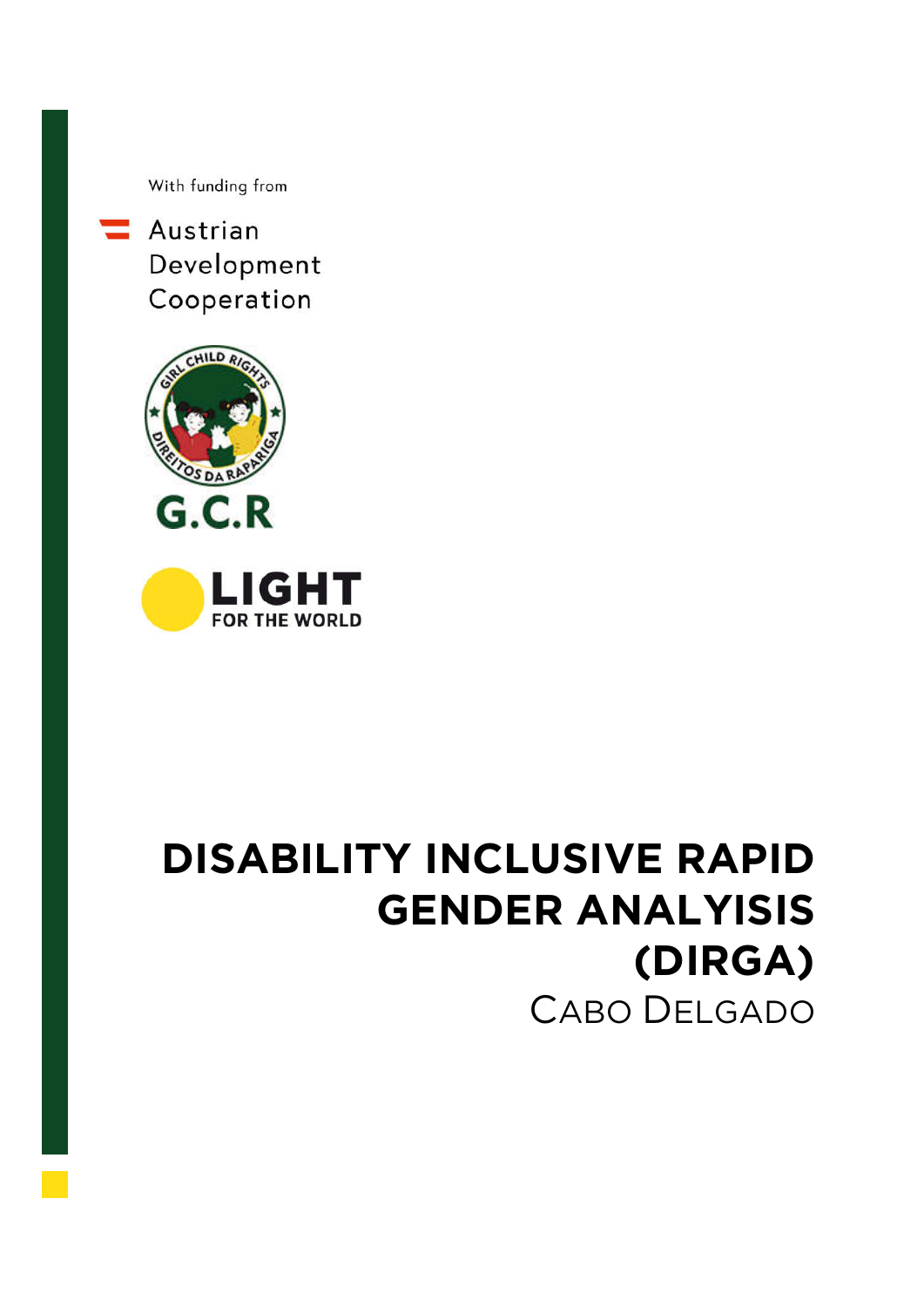## Contact

#### Nyararai Magudu

Gender and Humanitarian Expert Girl Child Rights (GCR)

Bairro 04, Chimoio, por detrás da residência dos médicos, Manica, Mozambique

nyararai@gcr.org.mz www.gcr.org.mz

#### Zacarias Zicai

Country Director Mozambique Light for the World

Rua Brito Capelo nº 166, Beira - Palmeiras 1 Sofala, Mozambique

z.zicai@light-for-the-world.org www.light-for-the-world.org

This DIRGA Report was prepared and submitted: January 30, 2022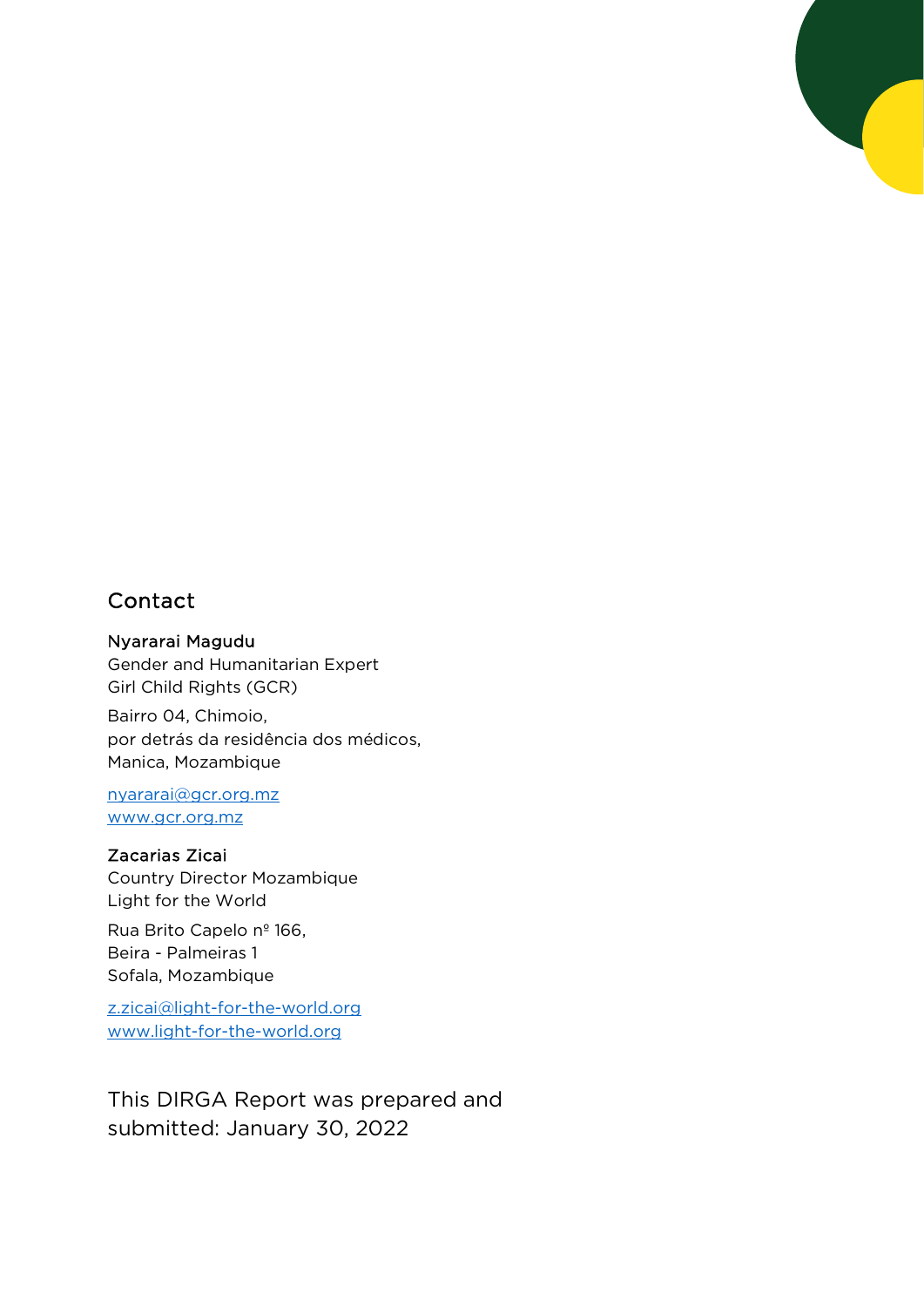## **Table of Contents**

| 1.                                                                        |  |
|---------------------------------------------------------------------------|--|
| 2.                                                                        |  |
| 3.                                                                        |  |
| 4.                                                                        |  |
| 5.                                                                        |  |
| 6.                                                                        |  |
| 6.1.                                                                      |  |
| 6.2.                                                                      |  |
| 6.3.                                                                      |  |
| 6.4.                                                                      |  |
| 6.5.                                                                      |  |
| 6.6.                                                                      |  |
| 6.7.                                                                      |  |
| 6.8.                                                                      |  |
| 6.9.                                                                      |  |
| 6.10.                                                                     |  |
| Representation and Participation of People with Disabilities  16<br>6.11. |  |
| 6.12.                                                                     |  |
| 6.13.                                                                     |  |
| 7.                                                                        |  |
| 8.                                                                        |  |
| 8.1.                                                                      |  |
| 8.2.                                                                      |  |
| 8.3.                                                                      |  |
| 8.4.                                                                      |  |
| 8.5.                                                                      |  |
| 9.                                                                        |  |
|                                                                           |  |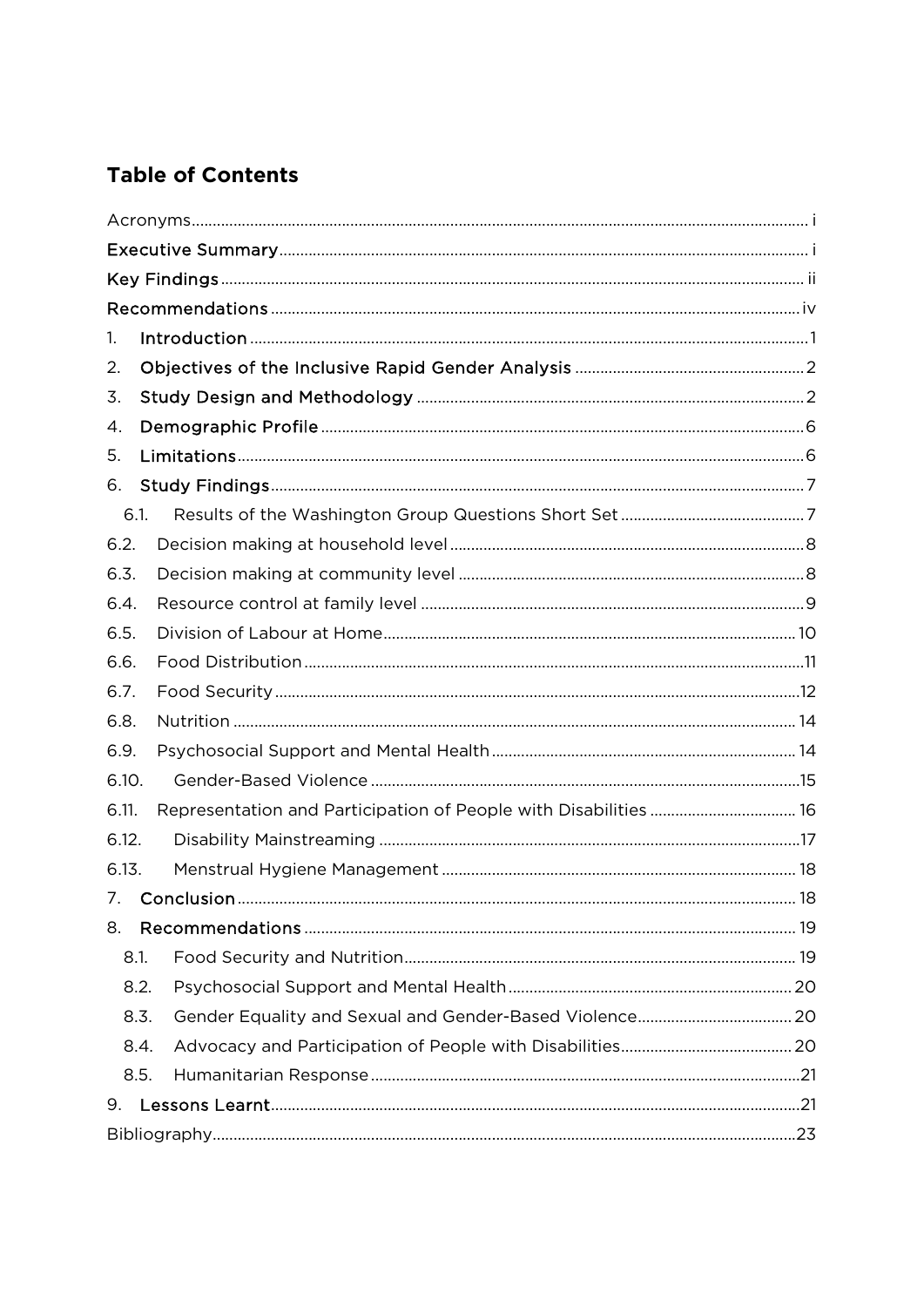## **List of Figures**

| Figure 1 GCR and Light for the World study team reviewing data collection tools in |  |
|------------------------------------------------------------------------------------|--|
|                                                                                    |  |
| Figure 2 Distribution of respondents disaggregated by sex and disability 5         |  |
| Figure 3 Table - Distribution of respondents by IDP center disaggregated by sex    |  |
|                                                                                    |  |
|                                                                                    |  |
|                                                                                    |  |
|                                                                                    |  |
|                                                                                    |  |
|                                                                                    |  |

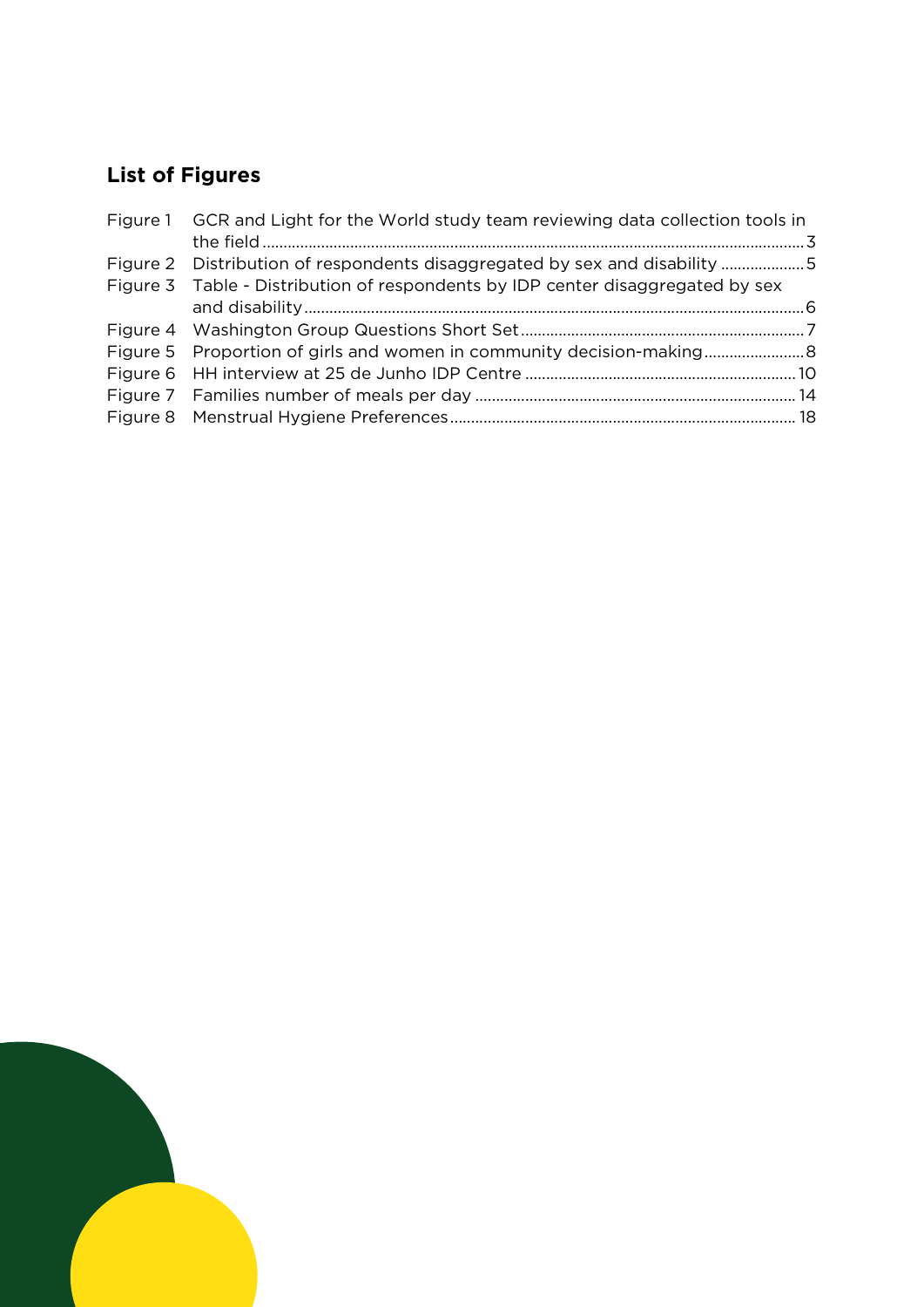## **Acronyms**

| <b>AAP</b>    | Accountability to Affected Populations                               |
|---------------|----------------------------------------------------------------------|
| <b>ADC</b>    | Austria Development Cooperation                                      |
| <b>ADEL</b>   | Agência de Desenvolvimento Econômico Local de Cabo Delgado           |
| <b>DICD</b>   | Disability Inclusion in Community Development                        |
| <b>DIGRA</b>  | Disability Inclusive Gender Rapid Analysis                           |
| <b>FGD</b>    | <b>Focus Group Discussion</b>                                        |
| <b>GAP</b>    | <b>Gender Action Plan</b>                                            |
| <b>GBV</b>    | <b>Gender Based Violence</b>                                         |
| <b>GCR</b>    | <b>Girl Child Rights</b>                                             |
| <b>HH</b>     | Household                                                            |
| <b>HHQ</b>    | <b>Household Questionnaire</b>                                       |
| IDP(s)        | Internally Displaced Person(s)                                       |
| <b>IOM</b>    | International Organization of Migration                              |
| KII           | Key Informant Interview                                              |
| <b>LFC</b>    | Linha Fala Criança (Child Helpline)                                  |
| <b>MHM</b>    | Menstrual Hygiene Management                                         |
| <b>MHPSS</b>  | Mental Health and Psychosocial Support                               |
| MoH           | Ministry of Health                                                   |
| <b>NGO</b>    | Non-Governmental Organization                                        |
| <b>OPD</b>    | Organization of People with Disabilities                             |
| <b>PSS</b>    | <b>Psychosocial Support</b>                                          |
| <b>RGA</b>    | Rapid Gender Analysis                                                |
| <b>SGBV</b>   | Sexual Gender-Based Violence                                         |
| <b>SRHS</b>   | Sexual and Reproductive Health Services                              |
| <b>UN</b>     | <b>United Nations</b>                                                |
| <b>UNCRPD</b> | United Nations Convention on the Rights of Persons with Disabilities |
| <b>UNFPA</b>  | United Nations Population Fund Agency                                |
| <b>UNHCR</b>  | United Nations High Commissioner for Refugees                        |
| <b>UNICEF</b> | United Nations Children's Fund                                       |
| <b>UNOCHA</b> | United Nations Office for the Coordination of Humanitarian Affairs   |
| <b>WFP</b>    | World Food Programme                                                 |
| <b>WGQs</b>   | <b>Washington Group Questions</b>                                    |
| <b>WHO</b>    | World Health Organization                                            |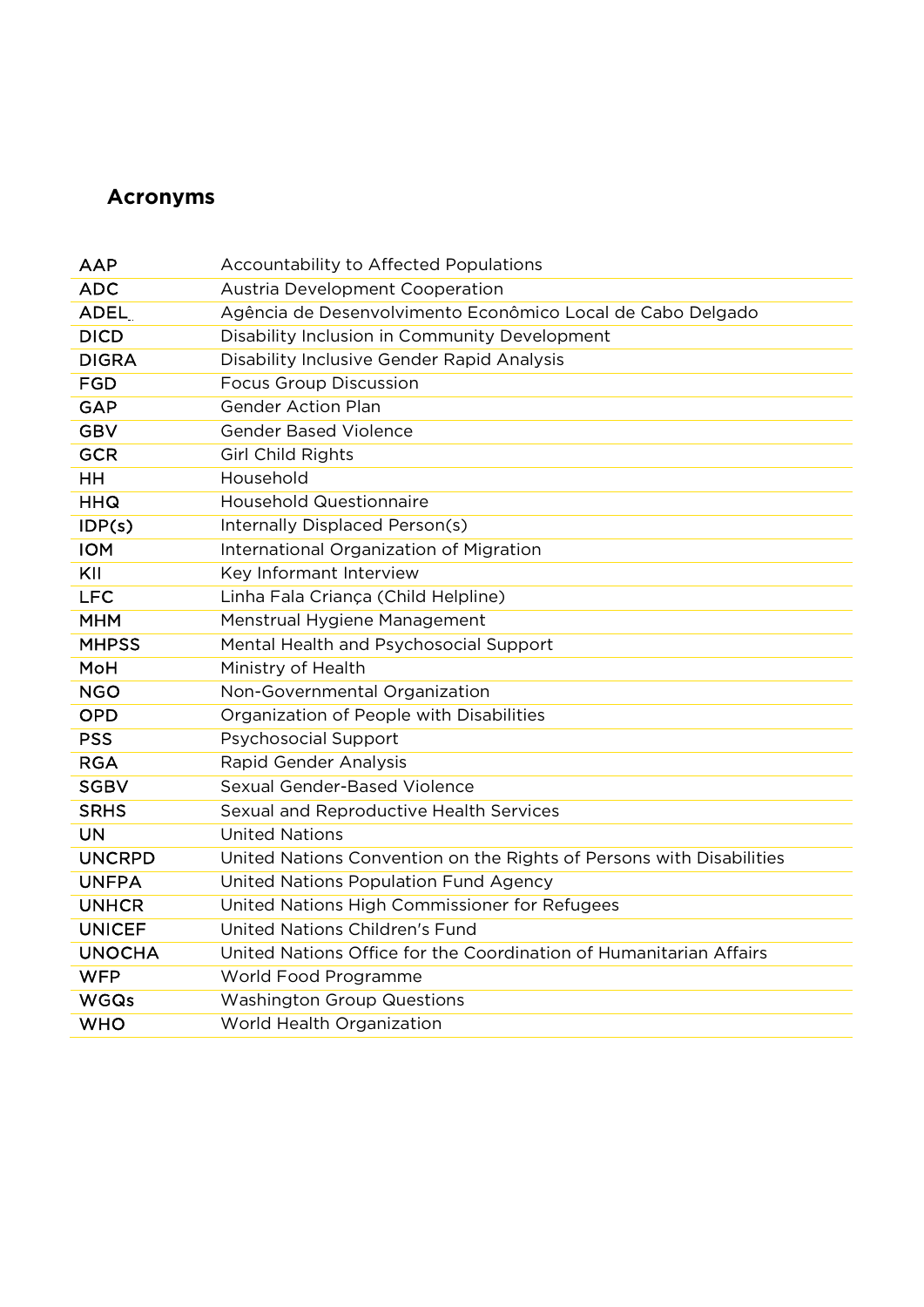#### **Executive Summary**

According to the United Nations Office for the Coordination of Humanitarian Affairs (UNOCHA), over 745,000 people have fled the north-eastern and central parts of Cabo Delgado province since armed conflict began in 2017, of which 52% are children and 27% are women (UNHCR, 2021). Girls and women with disabilities face compounded risks and threats in times of extended humanitarian and emergency contexts. This is true for conflict-affected girls and women with disabilities from the north-eastern and central parts of Cabo Delgado province in Mozambique who had to take refuge in Internal Displaced People (IDP) resettlement camps in Metuge and Chiúre as the attacks and fighting intensified.

A Disability Inclusive Rapid Gender Analysis (DIRGA) was carried out by Girl Child Rights-GCR in partnership with Light for the Word and financial support from the Austrian Development Cooperation (ADC). The DIRGA seeks to analyze accessibility and inclusiveness of humanitarian service delivery to conflict affected girls and women with disabilities in the resettlement centers and host communities in Metuge and Chiúre districts in Cabo Delgado. Primary data was collected in the districts of Metuge, and Chiúre between the 1<sup>st</sup> and 5<sup>th</sup> of November 2021. Most of the study participants were conflict-affected girls and women with disabilities, their families and community members of which some are project beneficiaries. Identification of the study participants and interpretation was facilitated by Disability Inclusion Community Development (DICD) Activists from Agência de Desenvolvimento Econômico Local de Cabo Delgado (ADEL), a Light for the World implementing partner in Cabo Delgado.

The Rapid Gender Analysis found that the armed conflict in Cabo Delgado resulted in family separation, increased exposure to Sexual Gender-Based Violence (SGBV), forced recruitment, sexual abuse, and exploitation. Additionally, girls and women with and without disabilities were compelled to take on adult gender roles and responsibilities that they are ill-prepared for and/or were coerced into engaging in risky behaviors to survive, cope, or care for their families. For example, narratives from girls and women with disabilities strongly indicate that at times food has been used as a weapon to perpetuate GBV to girls and women with and without disabilities. Even though this unique study was undertaken only in two districts, both primary and secondary data clearly highlights several drivers apart from the conflict that resulted in a systematic and persistent violation of the rights of girls and women affected by the conflict in Cabo Delgado.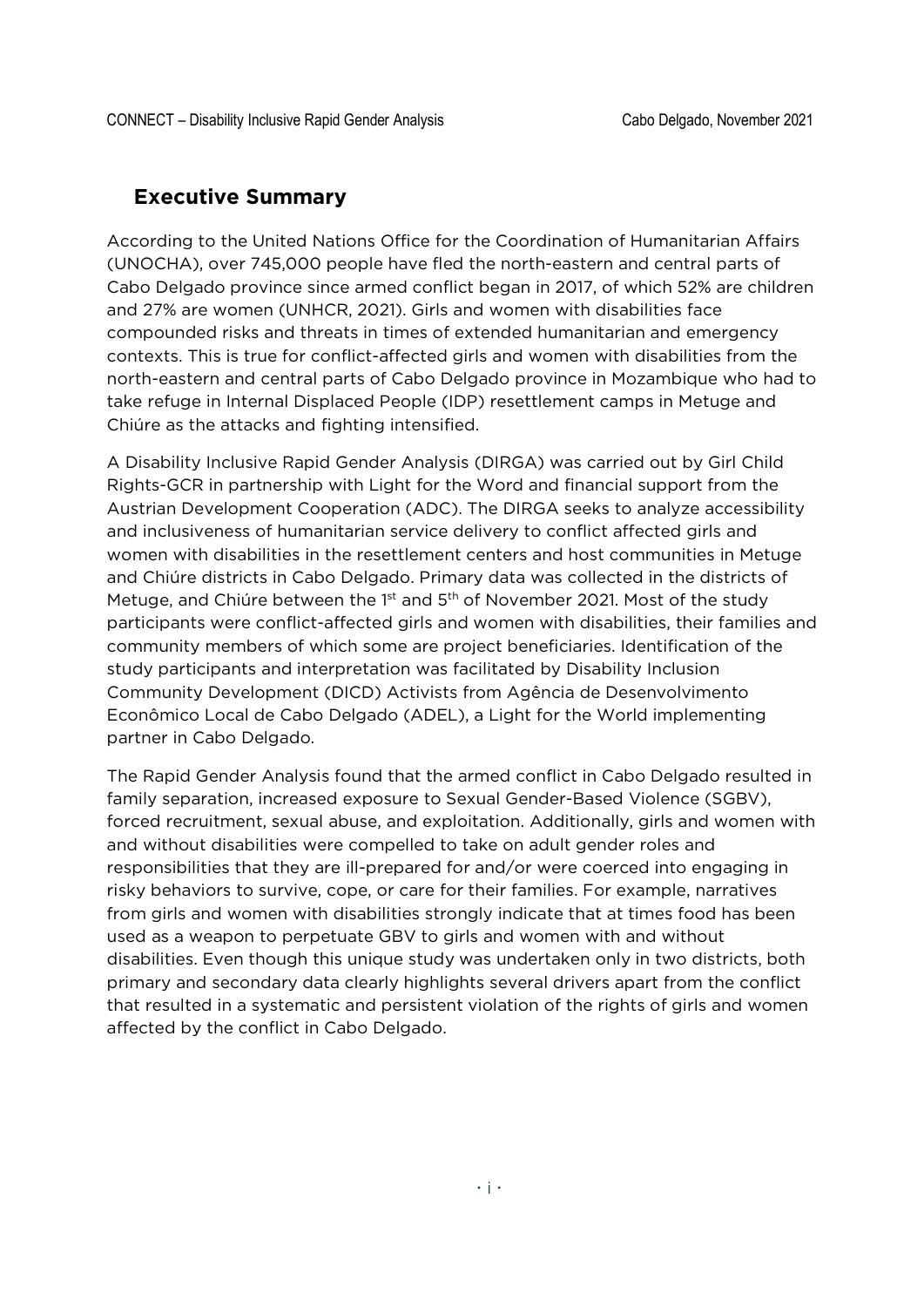#### **Key Findings**

- Nearly 745,000 people were estimated to be internally displaced in northern Mozambique by the end of November 2021 according to the 14<sup>th</sup> round of the International Organization for Migration (IOM)'s Data Tracking Matrix baseline assessment. (Mozambique: Humanitarian Response Dashboard (January-November 2021), 2021, p. ReliefWeb). The displaced people were from Cabo Delgado, Nampula, and Niassa provinces and an estimated 15% are persons with disabilities;
- The study found that Internally Displaced People in Metuge and Chiúre were receiving halved food rations due to the overwhelming demand for food paired with funding shortfalls. This resulted in internally displaced people experiencing acute food intake resulting in acute malnutrition, which affected mostly children under five years of age, pregnant and breastfeeding women, female headed households and girls with and without disabilities. According to the study, 31%, 56% and 13% of respondents reported that they have one, two and three meals per day respectively The 31% of respondents who have one meal per day are significantly below the minimum meal's frequency and minimum dietary diversity<sup>1</sup> standard (UNICEF, 2021);
- Children under five years old, pregnant, and breastfeeding women and persons with disabilities were chronically malnourished due a host of factors including lack of access to appropriate food and poor nutrition practices;
- Due to damage and destruction to the public health infrastructure caused by the conflict, the study found that girls and women with and without disabilities lacked access to essential Sexual and Reproductive Health Services (SRHS) such as safe methods to prevent unplanned pregnancy, safe abortion, provision of services for survivors of gender-based violence (GBV); and provision of information and protection to avoid contracting HIV and other sexually transmitted infections;
- The crisis has highlighted the intersectionality between gender inequality and the discrimination of people with disabilities. For girls and women with disabilities who are systematically and persistently discriminated against and stigmatized based on their gender and disability, both issues are forms of human rights violations. Such violations include SGBV, Intimate Partner Violence, physical and

<sup>&</sup>lt;sup>1</sup> Minimum is defined as proportion of children aged 6-23 months, who receive solid, semi-solid, or soft foods at the minimum numbers of two and three times for children aged 6–8 months, and 9–23 months respectively.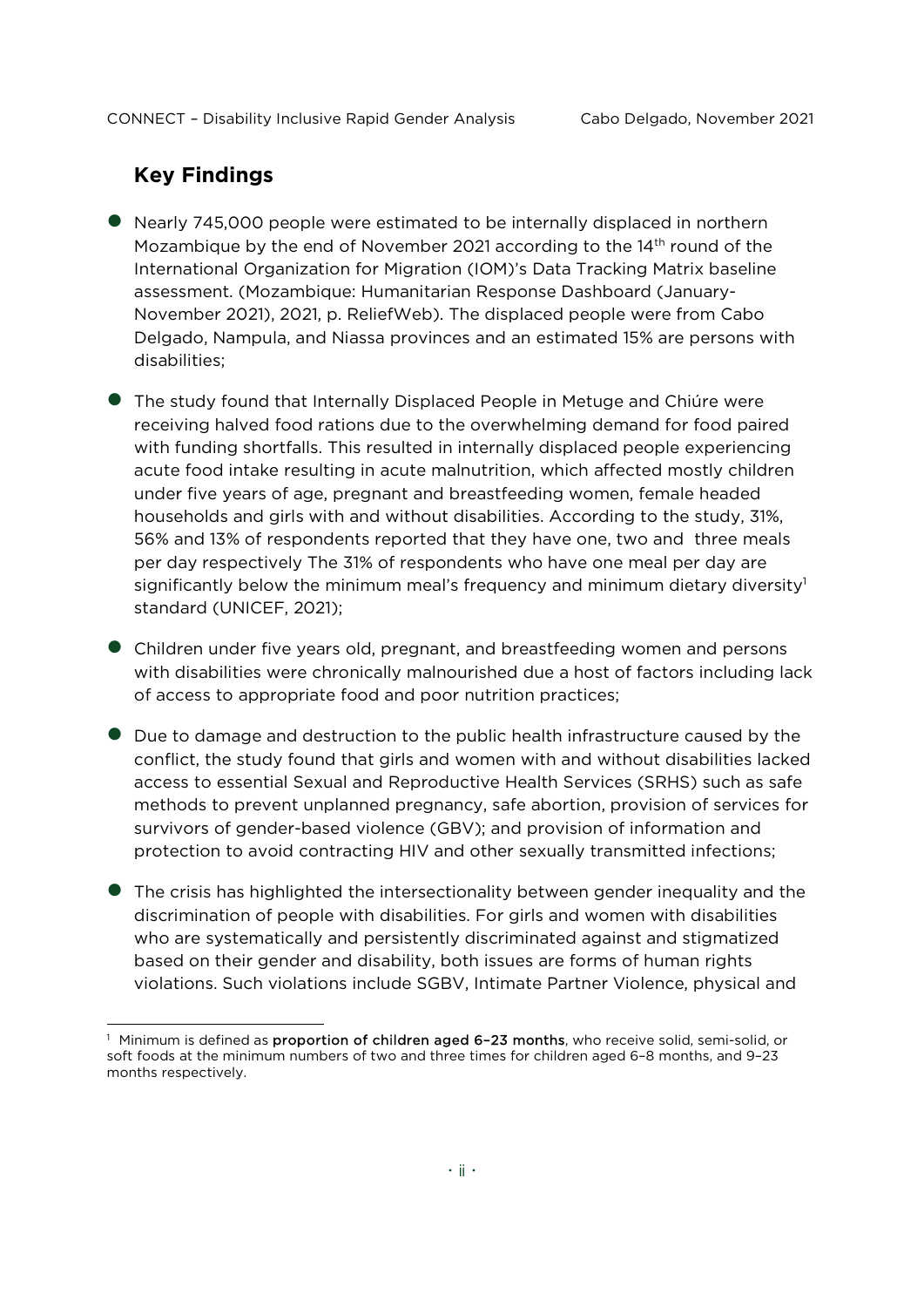sexual violence, abduction, sexual trafficking, sexual exploitation and abuse, and early and forced marriage among others;

- The crisis has exacerbated gender inequalities by placing the burden of new household chores that they did not have prior to the crisis on girls and women with and without disabilities. For example, natural resources like water and firewood have been depleted due to high demand and girls and women mostly without disabilities had to spend many hours searching for and fetching water and firewood or doing temporary work to earn money for their family´s sustenance;
- Persons with disabilities reported that they were discriminated against and stigmatized by their family members and the community at large. The study team observed inhumane and degrading treatment of people with disabilities by their family members. For example, in one household, a young man with an intellectual disability was chained outside the tent under the scorching sun. In another household, another man with a disability slept on a makeshift bed outside the tent. Lastly, a young woman with an intellectual disability from a different household spends the entire day locked indoors. There is a belief that it is a curse to have a family member with a disability. The study team noted that the biggest barriers people with disabilities encounter could be lack of awareness and insensitivity towards disability by the people closest to them be it family members or staff from NGOs responding to the crisis;
- The study found that some respondents still had fresh memories of witnessing close family members such as husbands, wives, sons, daughters, children or close relatives being abducted, beheaded, recruited, trafficked, or sexually abused and separated respectively. A handful of respondents shed tears during the interview, highlighting the imperative and urgent need for the provision of Mental Health and Psychosocial Support (MHPSS) services;
- The study showed that MHPSS services were among the most deprioritized services. All interviewees reported that they never received MHPSS services since arriving in the IDP camps. This is substantiated by the research team's observations that both in Metuge and Chiúre there were no safe spaces for women and girls, or any child friendly spaces provided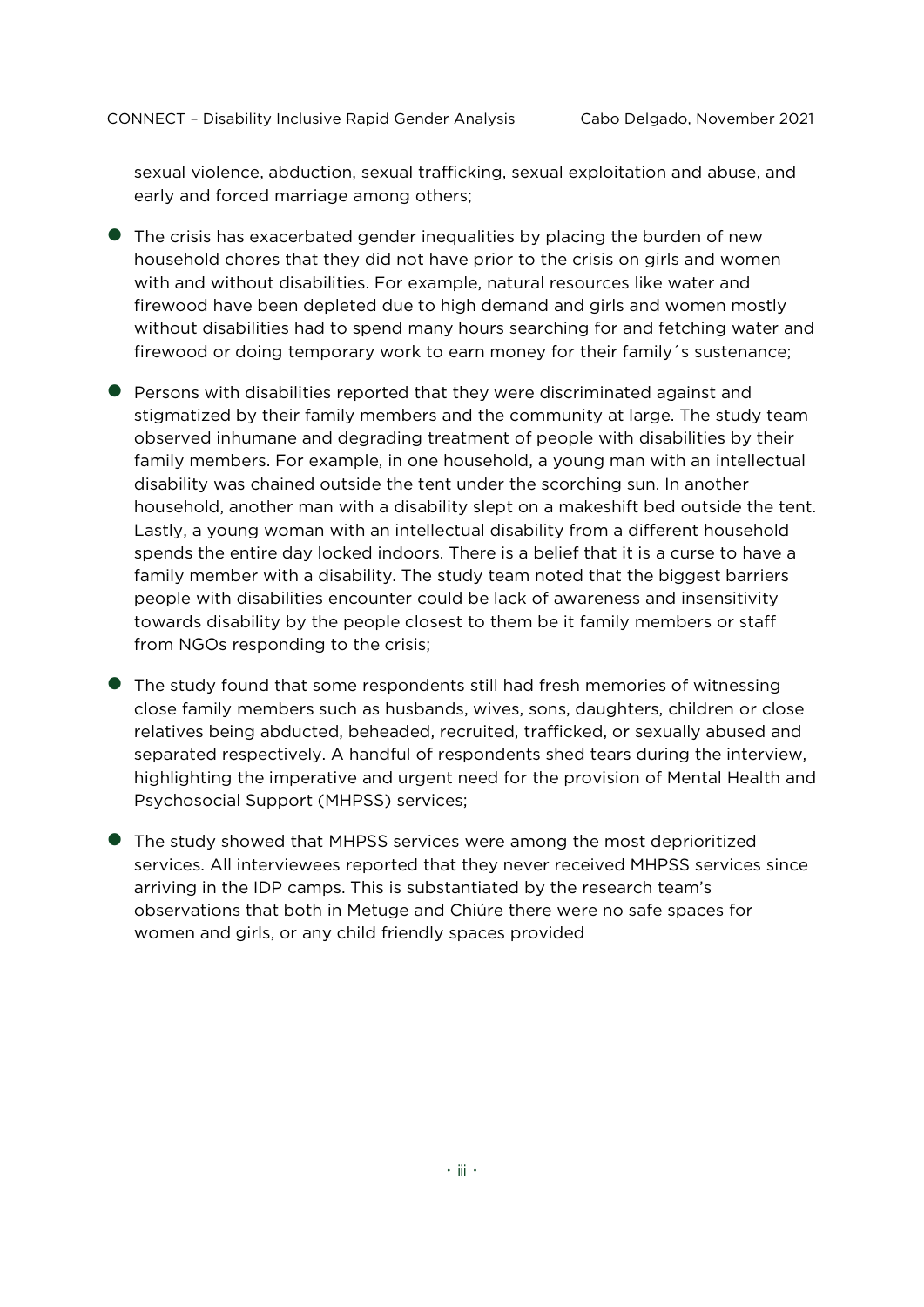#### **Recommendations**

- The United Nations (UN), donors and the Office for the Coordination of Humanitarian Affairs (OCHA) through inter-agency coordination mechanisms should demand the collection and reporting of sex, age, and disabilitydisaggregated data from all humanitarian actors responding to the crisis in Cabo Delgado as this will help to create awareness about the needs of crisis-affected girls and women with disabilities and other vulnerable groups;
- I/NGOs or global disability organizations should support Organizations of People with Disabilities (OPDs) and local women´s organizations to provide awareness on the importance of collecting, and sharing sex, age, and disability disaggregated data to all humanitarian actors working in Cabo Delgado in cluster meetings and other platforms;
- Adopt the twin-track approach to disability inclusion by providing individual assistance to people with disabilities and mainstreaming considerations for such beneficiaries, mostly girls and women with disabilities, in all aspects of assistance;
- Provide girls and women with and without disabilities with nutrition education, counselling on breastfeeding and lactation practices and with cost-effective methods;
- **•** Provide girls and women with disabilities and specific needs with essential Sexual and Reproductive Health Services (SRHS) and GBV survivors centered support;
- Where possible, ensure the participation of girls and women with and without disabilities in the design, development, implementation, and monitoring of interventions. This will help to demonstrate Accountability to Affected Persons (AAP) and to improve the quality of humanitarian response;
- Provide disability and inclusion as well as gender training and awareness sessions in all aspects of IDP camp life and management and on how to encourage the active participation of people with disabilities including girls and women with disabilities;
- Identify internally displaced persons, especially girls and women with disabilities, with urgent and ongoing PSS and mental health needs in the IDP camps and provide them with relevant services in accordance with the recommendations from the PSS and mental health technical working group in Cabo Delgado and in Mozambique in general;
- Facilitate the establishment and running of inclusive and accessible safe spaces for girls and women with and without disabilities to improve communication skills and agency to report and denounce GBV cases;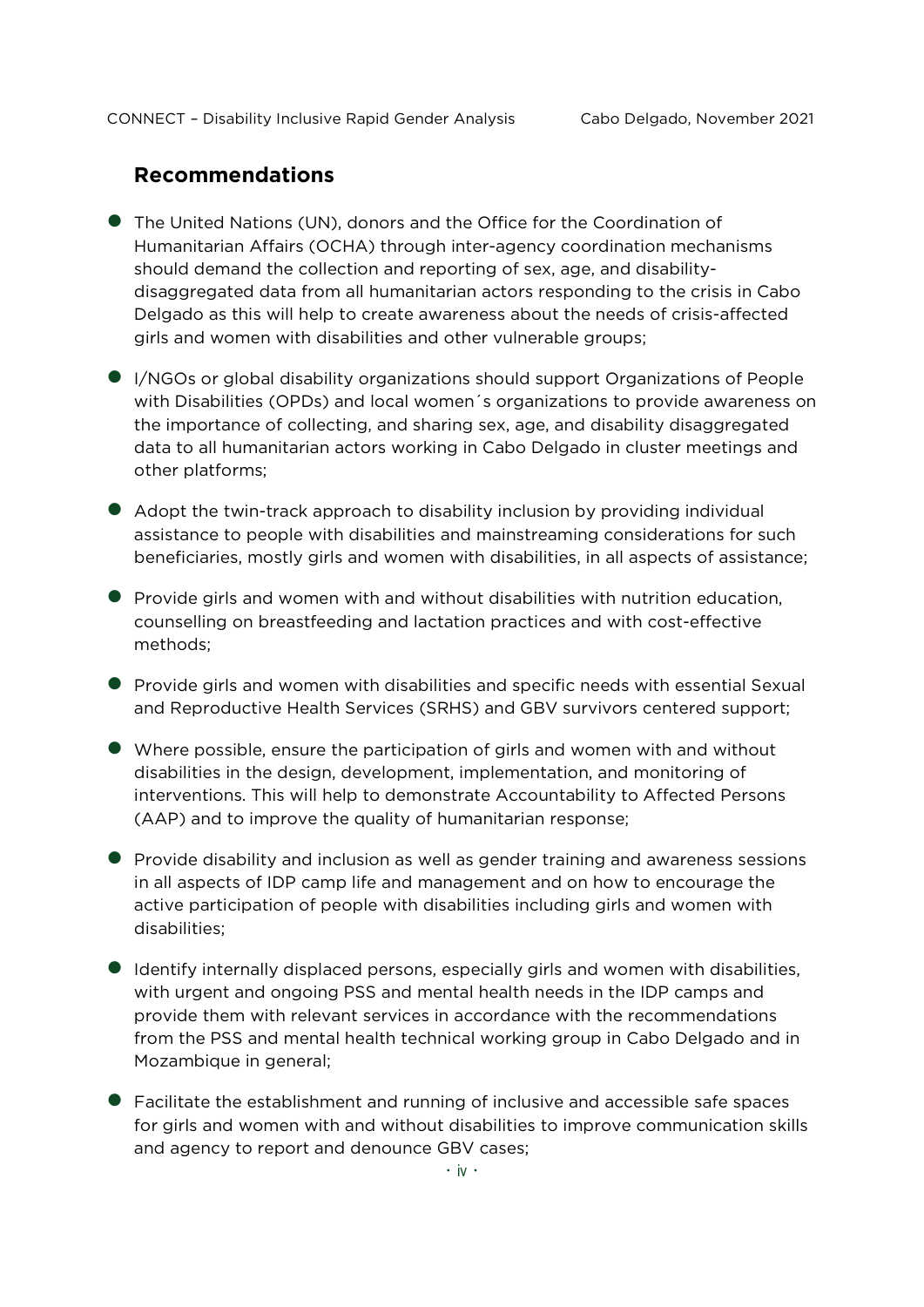- **•** Provide disability and inclusive training to GBV service providers through an integrated multi-sectoral approach involving health, social action, police, and justice departments and link them to girls and women with and without disabilities in the established girls and women safe space activities.
- Reproduce and distribute Information, Education and Communication materials on GBV like Linha Fala Criança-LFC-116, Linha Verde -1458, pamphlets and posters and short videos about the law on prevention and combat of premature unions in all the IDP camps;
- Use beneficiary feedback mechanisms to apply course correction measures to improve the quality of humanitarian responses and ensure that beneficiaries are informed and empowered to launch complaints;
- Provide urgent funding to address GBV survivor-centered response service provision with particular attention to girls and women with disabilities.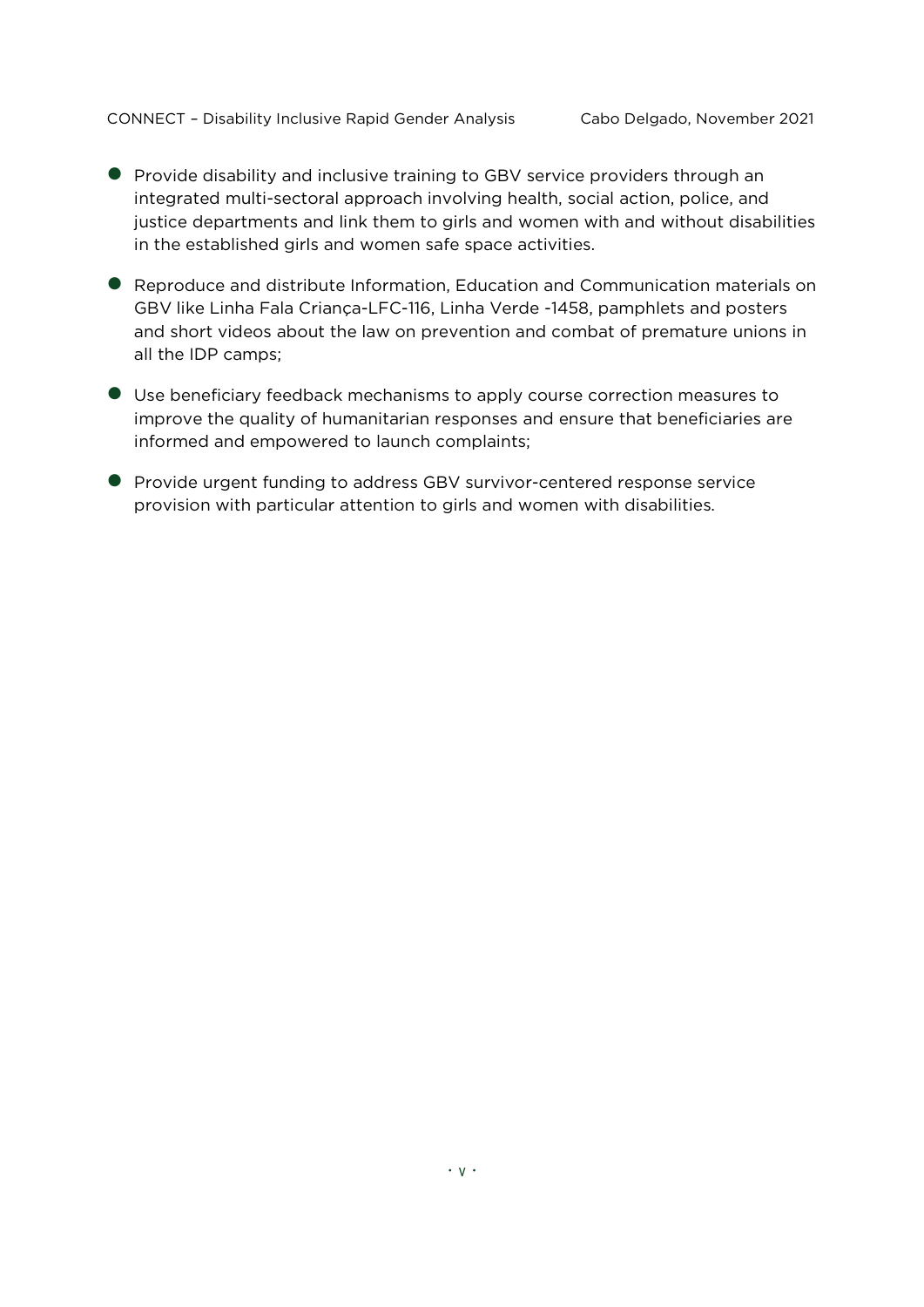#### **1. Introduction**

The discovery of natural gas and petroleum along the Rovuma basin in the resource rich northern province of Cabo Delgado in Mozambique led the country into an armed conflict. In 2017, a group of self-proclaimed Islamic insurgents known as Al-Shabbab attacked police officers in Mocimboa da Praia. Since this attack, the conflict spread to other districts, forcing close to 1 million people to flee their homes due to violent attacks including sexual assaults, beheadings, village raids, summary executions, kidnappings, looting and destruction of public infrastructure such as schools, health centers and police stations. According to UNOCHA, over 1,3 million people to date, are reported to be surviving on humanitarian assistance in Cabo Delgado because of the crisis and the province continues to be an arena of armed conflict. The conflict intensified throughout 2020 and 2021, with attacks on district headquarters and villages, leading to the forced displacement of hundreds of thousands of individuals.

By the end of 2021, more than 734,000 civilians have been internally displaced to escape the violence, 46% of whom are children and 15% of whom are people with disabilities (UNICEF, 2021). Additionally, with around 3,000 people have been killed due to the armed conflict in the north-eastern and central part of the province. The narratives of the study participants who fled the conflict and managed to get refuge in IDP camps in Metuge and Chiúre are a clear demonstration of the lived experience and suffering of the conflict-affected girls and women, most with disabilities. The untold stories and deep trauma and the physical and psychological scars and suffering are likely to last for a lifetime.

The study revealed that girls and women with disabilities suffer multiple tragedies during a protracted crisis like the armed conflict in Cabo Delgado. The narratives and testimonies collected during the study are a clear demonstration of the gross human rights violations enabled by living in a conflict-affected area. This study captured the lived experiences, the systematic destruction and persistent violation of rights, looting and theft of property, physical aggression, murder and sexual violations of conflict-affected girls and women with and without disabilities before, during and after displacement.

According to UNOCHA, the number of NGOs responding to the humanitarian crisis has increased from less than 20 to 69 since 2017 and that aa total of 1.24 million people were receiving lifesaving and life-sustaining assistance from these organizations between January and December 2021. Some of these organizations include UNICEF, UNFPA, WFP, Save the Children, World Vision, Plan International, and Light for the World to mention a few. However, as of November 2021, only 56% of the US\$254 million requested under the Humanitarian Response Plan (HRP) has been received by the humanitarian organizations.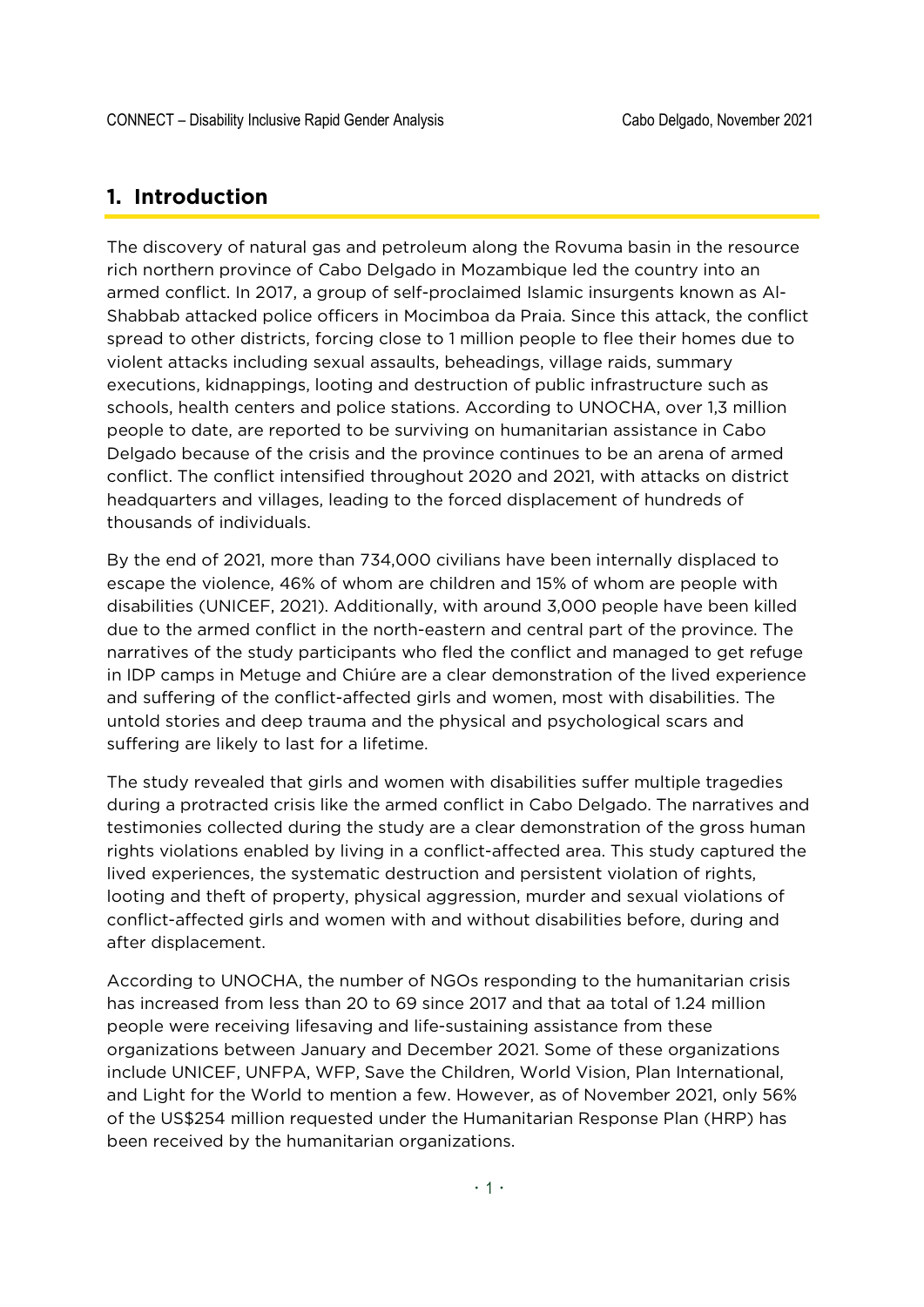Thus, from the 1st to 5<sup>th</sup> of November 2021, Girl Child Rights (GCR) in partnership with Light for the World conducted an inclusive DIRGA) in Metuge and Chiúre districts in Cabo Delgado. The purpose of the DIRGA was to collect, identify, examine, and analyze essential information across different community groups, especially people with disabilities, about gender roles and responsibilities, capacities, barriers, vulnerabilities, coping mechanisms as well as to generate a Gender Action Plan (GAP) and recommendations to improve the quality of humanitarian response and to ensure that it is accessible to girls and women with disabilities.

### **2. Objectives of the Inclusive Rapid Gender Analysis**

The purpose of the inclusive Rapid Gender Analysis was to collect, identify, examine, and analyze essential information across different community groups mostly girls and women with disabilities about gender roles and responsibilities, capacities, barriers, vulnerabilities, coping mechanisms as well as to develop an inclusive GAP and recommendations for program improvements to make humanitarian assistance in Cabo Delgado in Mozambique accessible to girls and women with disabilities and other vulnerable groups.

The specific objectives were:

- To understand different needs, roles, access to resources and priorities of conflictaffected persons with disabilities mostly girls and women with disabilities in Metuge and Chiúre districts in Cabo Delgado province in Mozambique;
- To understand why those differences exist and obtain a thorough understanding of how they may prevent girls and women with disabilities from accessing humanitarian assistance;
- To make practical recommendations on how to deliver humanitarian assistance in a more inclusive fashion to persons with disabilities especially girls and women with disabilities.

#### **3. Study Design and Methodology**

The inclusive RGA consisted of a quantitative Household Questionnaire (HHQ), Focus Group Discussions (FGDs), Key Informant Interviews (KII), observation checklists and interactive games, songs, dances, and exercises tailored to people with disabilities. The tools (HHQ, FGDs and KII) were adapted from the CARE Rapid Gender Analysis Toolkit http://gender.careinternationalwikis.org/care\_rapid\_gender\_analysis\_toolkit. To achieve the above objectives, GCR used the following methodological options for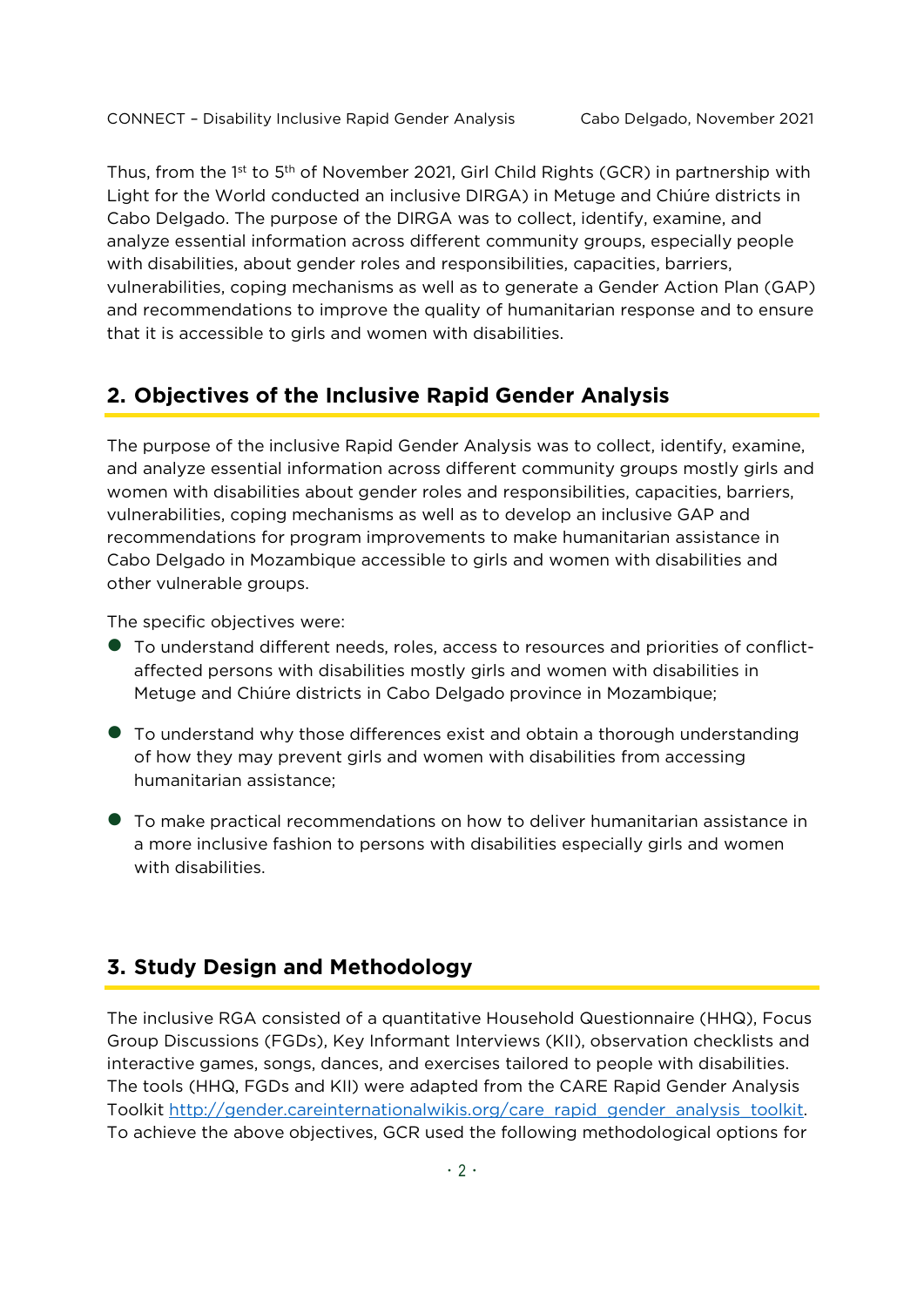data collection as agreed with Light for the World. Qualitative tools from the CARE RGA toolkit were adapted to include disability and to ensure that they were tailored to the Mozambican context. GCR's IT and data analyst collaborated with Light for the World M&E Manager from the Country Office and Light for the World Programme Development Specialist, Economic Empowerment & Humanitarian Action from the International Office. GCR's team developed the tools, originally in English, and later translated them to Portuguese before uploading them in KOBO collect. The content of the HHQ, FGDs and KII covered access to food and nutrition, MHPSS and health, gender equality and gender-based violence, disability rehabilitation, disability representation and participation as well as mainstreaming.



Figure 1: GCR and Light for the World study team reviewing data collection tools in the field

Data was collected and entered in the field and submitted online and in real-time by enumerators in each IDP camp and in host communities. GCR's IT and data analyst provided on-site and on the ground data collection, entering and cleaning support, while the Team Leader, GCR's Gender and Humanitarian Expert, provided on-site quality assurance. The Light for the World team provided on-site quality and daily feedback and learnings. Each enumerator was paired with DICD Facilitators to facilitate identification of study participants and provision of interpretation. The study used representative sampling methodology. The girls and women with disabilities interviewed in a greater way reflect the needs, views, priorities and challenges faced by other girls and women with disabilities who did not take part in the study. This helped the study to make the most out of a small population size of girls and women with disabilities to arrive at valuable research outcomes. The planning and design of the study took place in Chimoio at GCR´s office one week prior to the primary data collection. The final planning day was in Pemba where GCR, Light for the World and ADEL staff had an opportunity to make final arrangements and adjustments prior to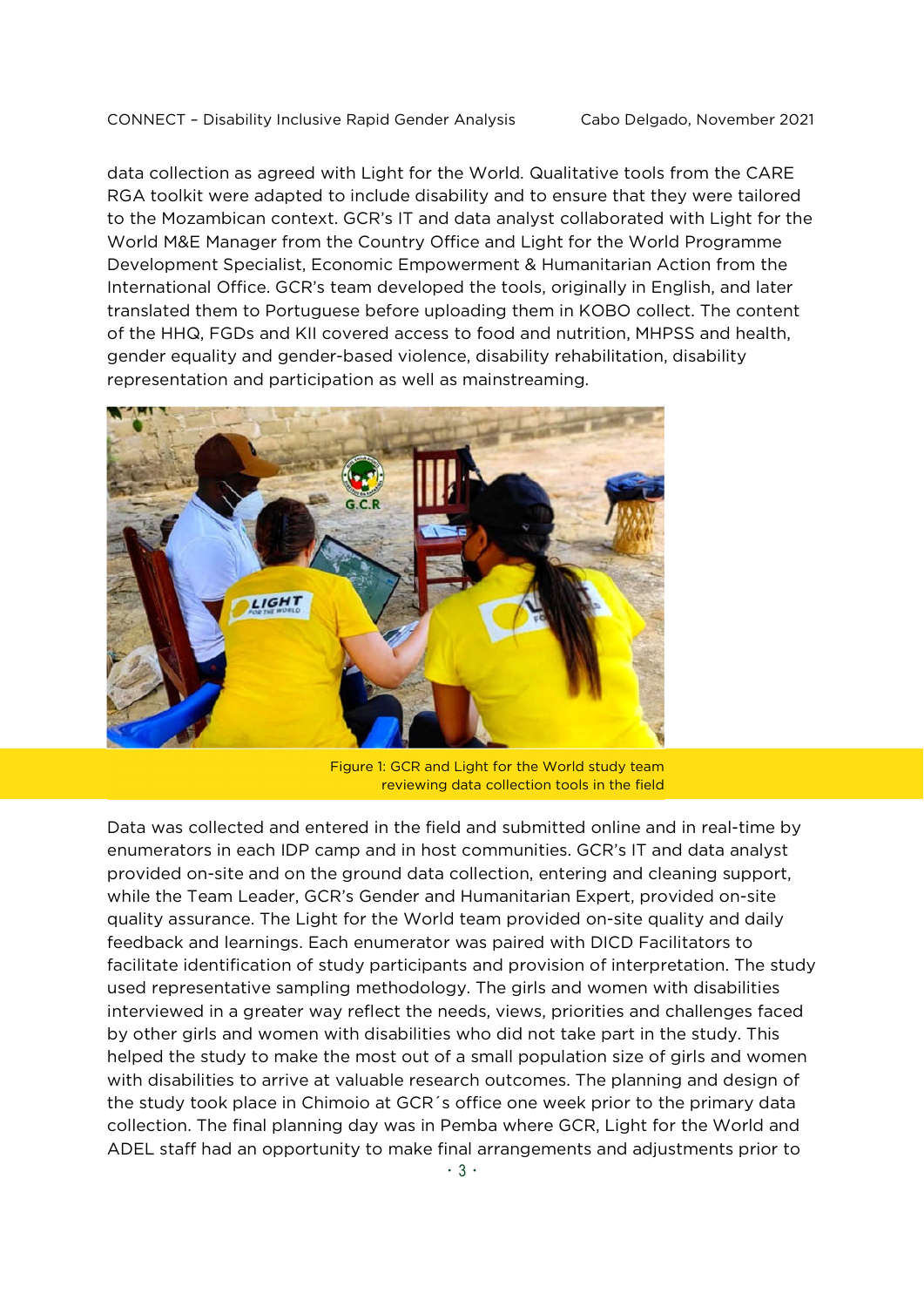kick-starting the data collection. The field work took place from the 2<sup>nd</sup> to 5<sup>th</sup> of November 2021 in the five resettlement centers of Metuge and Chiúre. The field work was facilitated and conducted by a research team of 7 people (4 men and 3 women) from Girl Child Rights-GCR with active participation from 3 Light for the World staff (2 women and 1 man). Interpretation and identification of interviewees was facilitated by DICD Activists from ADEL. Quantitative data was analyzed using Excel, PSSP, PowerBI and infographics. Sample proportions of key attributes were computed, especially sub-group categories (IDPs and host community), location of residence and primary language and gender were measured.

The DIRGA also used qualitative data collection methods and analysis. The main target group for this study were conflict-affected girls and women with disabilities. In addition, the study also collected information from women and men without disabilities. Some were family and community members of the interviewed people with disabilities, while others were internally displaced people living in the five surveyed IPD centers. Data was also collected from a handful of staff from INGOs, the UN, government, and some community leaders. More qualitative data collection methods like Focus Group Discussions (FGD) were used given the nature of the inclusive DIRGA. The enumerators used the KOBO collect tool to record the interviewee's perceptions in greater depth to facilitate analysis and presentation of descriptive findings and to obtain more in-depth information.

Household Survey*:* Individual interviews were conducted with women and men with disabilities subject to the type of disability. At times, the interviewee was accompanied by a family member, or the family member responded on behalf of the respondent with a disability (i.e. in cases of intellectual, speaking or hearing difficulties). Most of the respondents with a physical disability self-responded to the questions. The Household (HH) questionnaire included the Washington Group Questions (WGQs) to determine if the respondent has a disability. The self-reported answers were used as an operational proxy for people with disabilities and reflected the respondents' own self-reported indication of experiences of difficulties in activities of daily living (i.e., in the relationship between an impairment and their environment).

Desk review: The assessment involved a thorough review of secondary data (from other actors), project documents and other background documents to analyze the social and economic context of conflict-affected people with disabilities with more focus on girls and women with disabilities. A wide consultation of various reports studies and publications from United States of America International Development agency (USAID) UNOCHA, WFP, UNICEF, UNFPA, CARE, Plan International, United Nations High Commission for Refugees (UNHCR), Interagency Technical Working Group, the International Planned Parenthood Federation (IPPF), and other INGOs were essential for this report and contributed to its enrichment and the comparison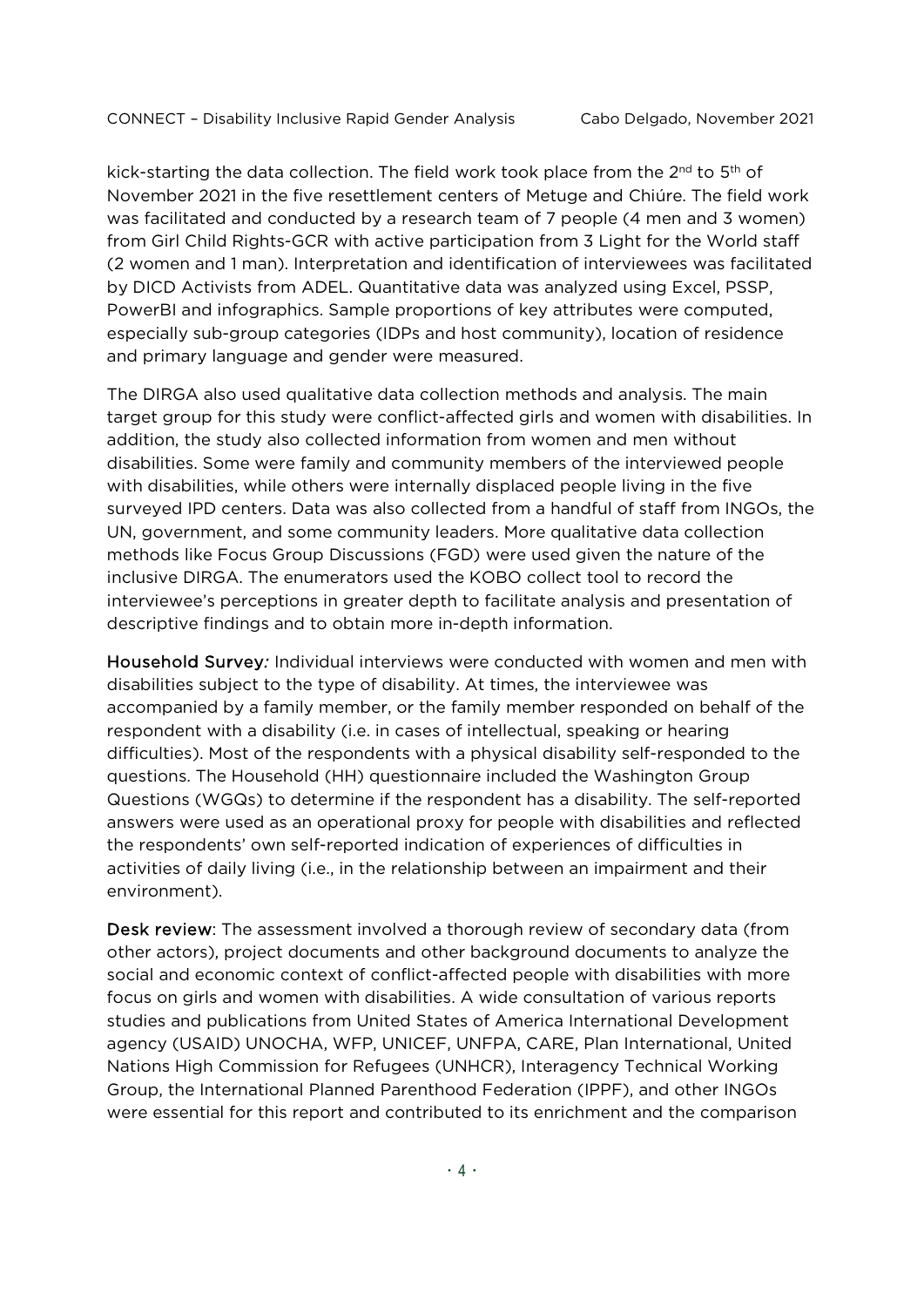of data. An example of sources used include the COSAC needs assessment and Protection Cluster key documents.

Sample Size Calculation: The survey was a cross-sectional qualitative study. The data was collected from adolescent girls, women and men with disabilities. The eligibility criteria were disability and being a project participant or beneficiary. The sample size was calculated based on the estimated total population size of 1,000 people with disabilities who are direct project beneficiaries.

A total of 9 FGDs were conducted with conflict-affected women and men with and without disabilities to understand the gender aspects in their communities. Generally, each group was composed of 8 to 12 people (separated by gender and age) from the same communities and interviews were facilitated using a semi-structured guide. As a result, 10 KIIs and 6 individual stories were conducted and recorded respectively.

Scope of Assessment: The assessment was conducted in five geographical regions, 25 de Junho, Tratara, Nangua, Bandar, Sauli and Maningani comprising a total of two districts, Metuge and Chiúre. The districts were selected according to where the project CONNECT is implemented. Based on the total population size of 1.000 people with disabilities who are direct project beneficiaries, a total of 108 people with disabilities were interviewed through the HH questionnaire. This sample size gave a 95% Confidence Interval and a 5% margin of error was developed. In total, 221 people (62% women, 38% men) participated in the study.

To respect confidentiality and ethical considerations, respondents' personal data like names, addresses and contact details were not recorded during data collection. Thus, mobile technology ensured that the required data quality at the collection and entrylevel was achieved and enabled real-time quality checks. Study participants were fully informed about the purpose of the DIRGA and how the results will be used. A pictorial consent form was provided to each participant and read to those that were unable to see it. Each participant consented to taking part in the assessment and having their picture taken by signing or finger-stamping the consent forms. A copy of the consent form was given to each participant for recordkeeping purposes.



Figure 2: Distribution of respondents disaggregated by sex and disability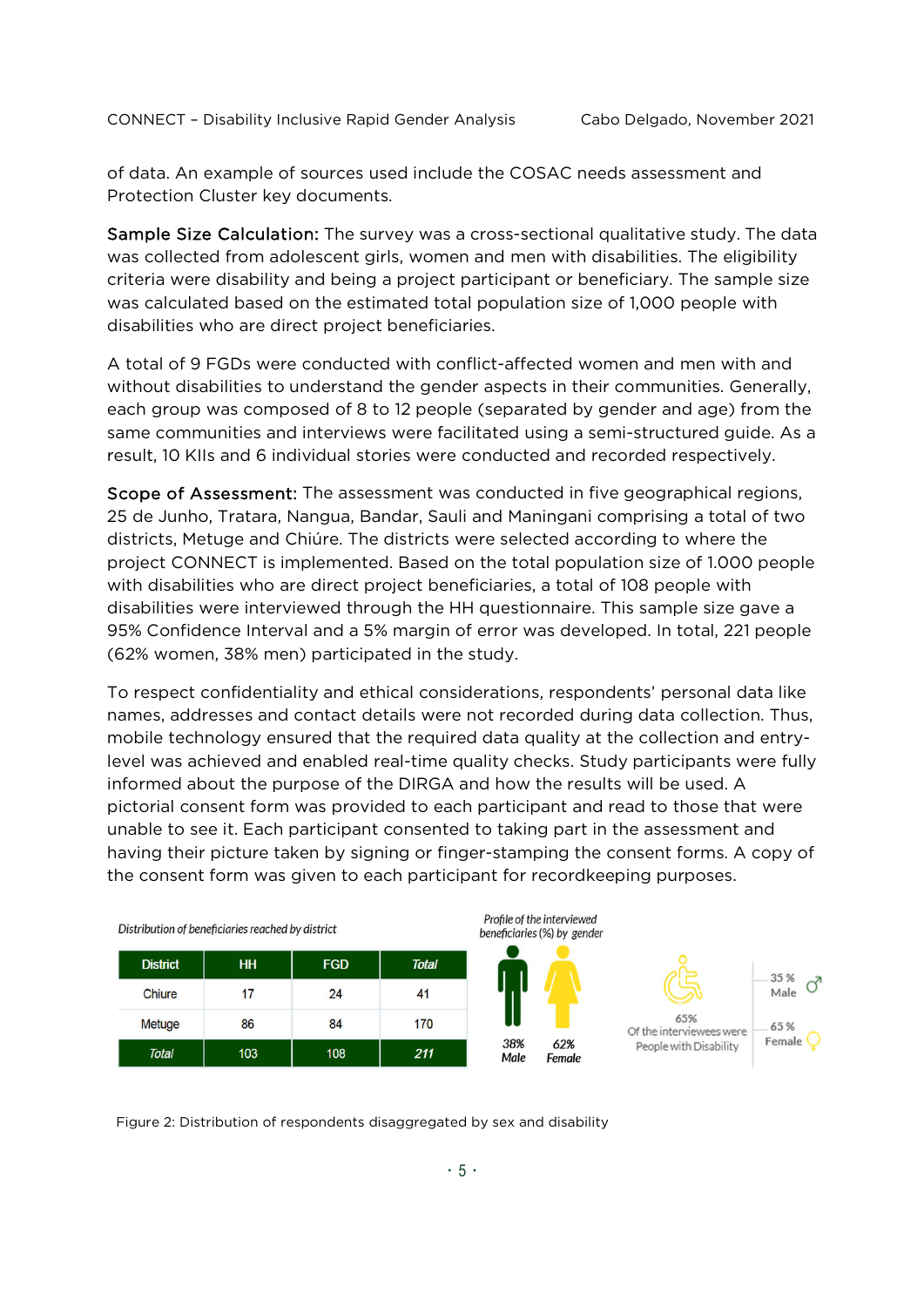#### **4. Demographic Profile**

The above figure is an illustration of the household interviews and FGDs with girls and women, men, and boys with and without disabilities. As illustrated above, 103 respondents were reached through a HH survey and 108 through FGDs making a total of 221. Women accounted for 62% of the respondents and men 38%. From the total number of participants, 65% are people with disabilities (of which 65% women and 35% men). This indicates that the assessment was able to capture the voices, experiences, perceptions, priorities, and challenges of adolescent girls and women with disabilities in Metuge and Chiúre in accessing humanitarian aid particularly food and nutrition aid, GBV and MHPSS services. This helped to compare information from the two primary sources and the information and facts complimented each other. Metuge registered more respondents than Chiure as there were more project beneficiaries identified during the field work.

| <b>Resettlement Site</b> | Female household<br>members without<br>disabilities | Male household<br>members without<br>disabilities | Total | <b>Females with</b><br>disabilities | Males with<br>disabilities | Total | Total |
|--------------------------|-----------------------------------------------------|---------------------------------------------------|-------|-------------------------------------|----------------------------|-------|-------|
| 25 de Junho              |                                                     |                                                   |       | 13                                  |                            |       | 27    |
| Bandar                   |                                                     |                                                   |       |                                     |                            |       |       |
| Maningane                |                                                     |                                                   |       |                                     |                            |       |       |
| Nangua                   |                                                     |                                                   |       |                                     |                            |       |       |
| Sual                     |                                                     |                                                   |       |                                     |                            |       |       |
| Tratara                  |                                                     |                                                   | 10    |                                     |                            | 24    | 34    |
| TOTAL                    | 19                                                  |                                                   | 36    | 44                                  | 23                         | 67    | 103   |

Figure 3 Table - Distribution of respondents by IDP center disaggregated by sex and disability

#### **5. Limitations**

The assessment largely targeted conflict-affected girls and women with disabilities and their households. Some household heads responded on behalf of their family members with disabilities and their opinions and attitudes may not necessarily represent those of people with disabilities. Identification of people with disabilities to participate in the assessment required more time and reasonable accommodation, i.e. sign language for participants who were hard of hearing or accessible language for participants with an intellectual disability. Language barrier was another limitation. Most of the interviewees spoke Makonde or Macua, languages not spoken by the research team. Therefore, the research team had to rely on DICD Facilitators' interpretations. Because of this, some of the information might have been lost during interpretation. Lastly, the DIRGA was conducted during the still ongoing COVID-19 pandemic and the study had to observe and follow all Ministry of Health (MoH) and World Health Organization (WHO) COVID-19 protocols. Therefore, the number of participants in FDGs was reduced, resulting in some of the planned games being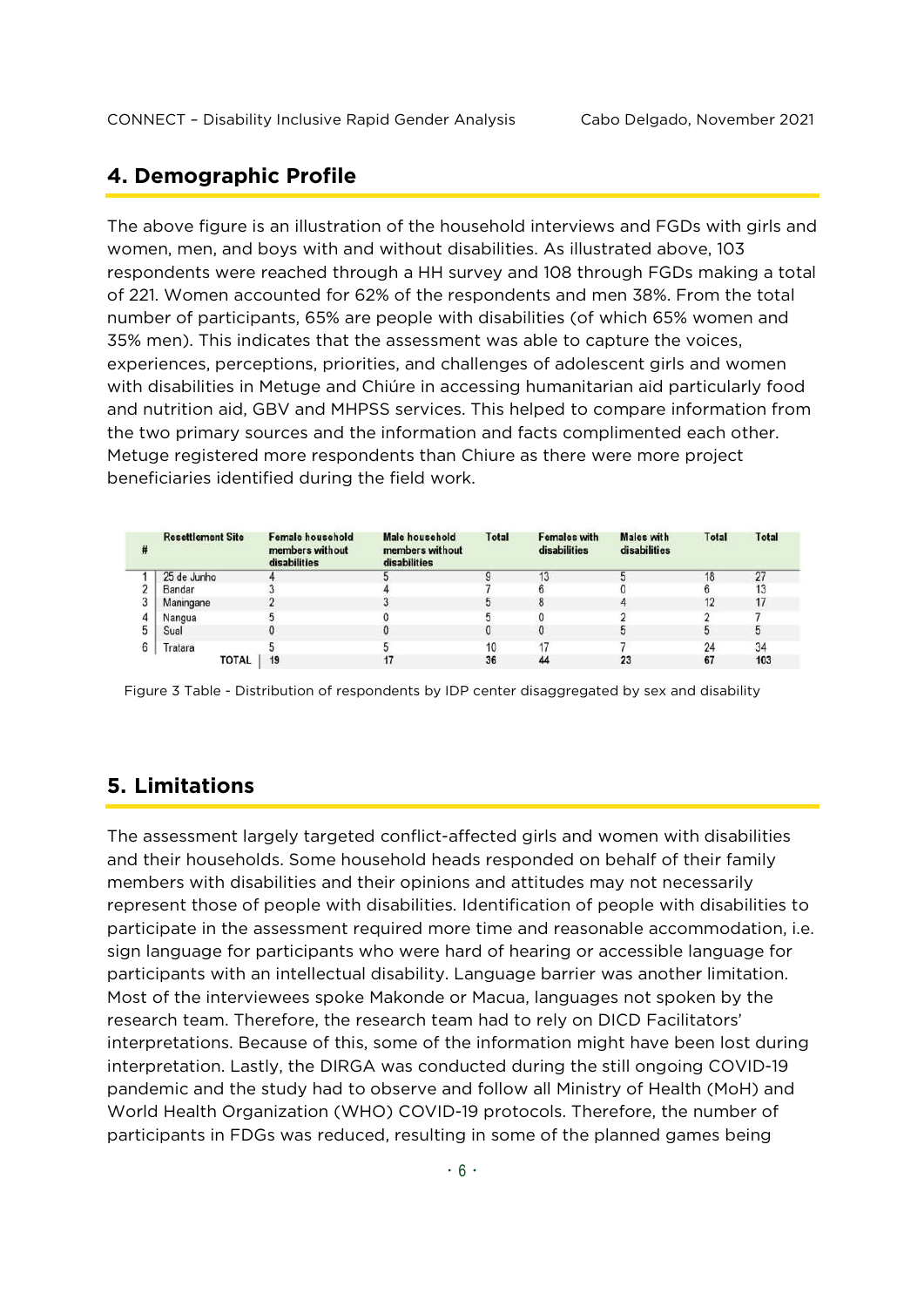dropped. There was an overall and overwhelming demand for conflict-affected women and men to be interviewed which was outside the scope and capacity of the team.

#### **6. Study Findings**

#### **6.1.Results of the Washington Group Questions Short Set**

The outcome of the Washington Group Questions Short Set<sup>2</sup> (London, 2020) that was administered to the study participants indicated that 65% of the respondents self-reported that they have at least one or multiple disabilities while 21% stated that they have physical disabilities,11% self-reported difficulties in seeing and another 11% reported concentration difficulties. Other difficulties that were self-reported include communicating, self-care and hearing. The study aimed to make the most out of a small population size of girls and women with disabilities to arrive at valuable research outcomes. Thus, more girls and women with disabilities participated in the study proportionate to the overall sample size





 <sup>2</sup> Question Sets of the Washington Group on Disability Statistics (WG) available onli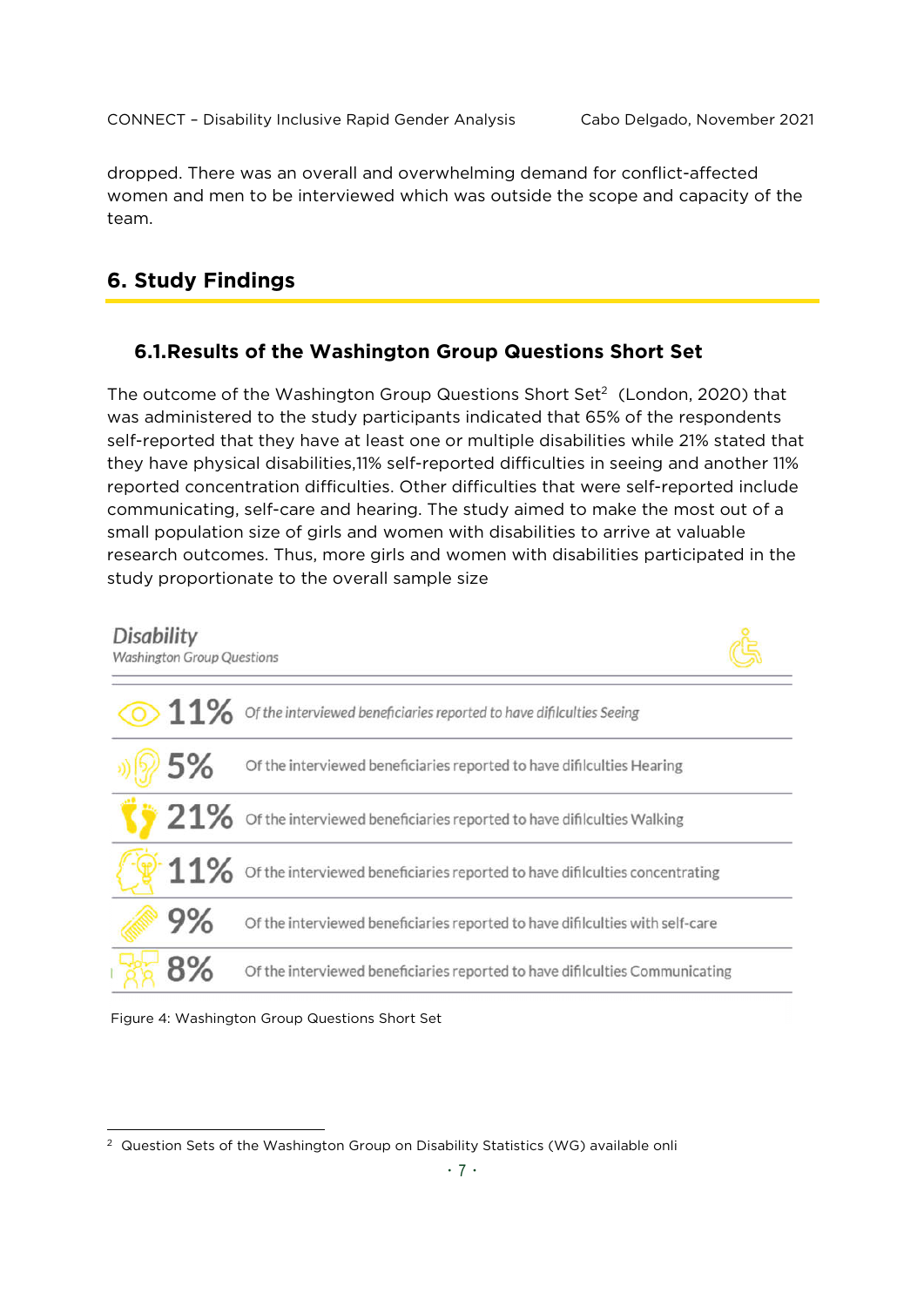#### **6.2. Decision making at household level**

According to the study, decision making in a household is predominantly done by men though girls and women without disabilities reported being either involved in joint decision making (65% of respondents) or were decision makers themselves (35% of respondents). While girls and women without disabilities are actively involved in decision making or are at least consulted, 91% of girls and women with disabilities reported that they were not involved in any decision making at household level including decisions regarding their ability to earn a livelihood.

Contrary to the case of women with disabilities, the study found that men with disabilities still hold the decision-making power in a household. However, the assessment also found that women with disabilities who have a stable source of income, even if they are single, not only make decisions at household level but are also sometimes invited to participate in community meetings. 58% of women without disabilities also reported having decision-making power when it comes to the education of their children, while 53% of respondents hold a decision-making role when discussing access to health care

#### **6.3. Decision making at community level**

According to the study, 61% of the respondents stated that women do not participate in community decision-making. Both in Metuge and Chiúre, all leaders of researched communities were men. It was evident that community affairs are mostly run by men while women have responsibilities within the household. Men with disabilities do not participate in community decision-making. Women with and without disabilities were not involved in community decision-making processes, due to lack of opportunities to participate.

## Of respondents stated that women do not participate in the community decision-making and women in community decision-making

**Community Decision-Making** 

Figure 5: Proportion of girls and women in community decision-making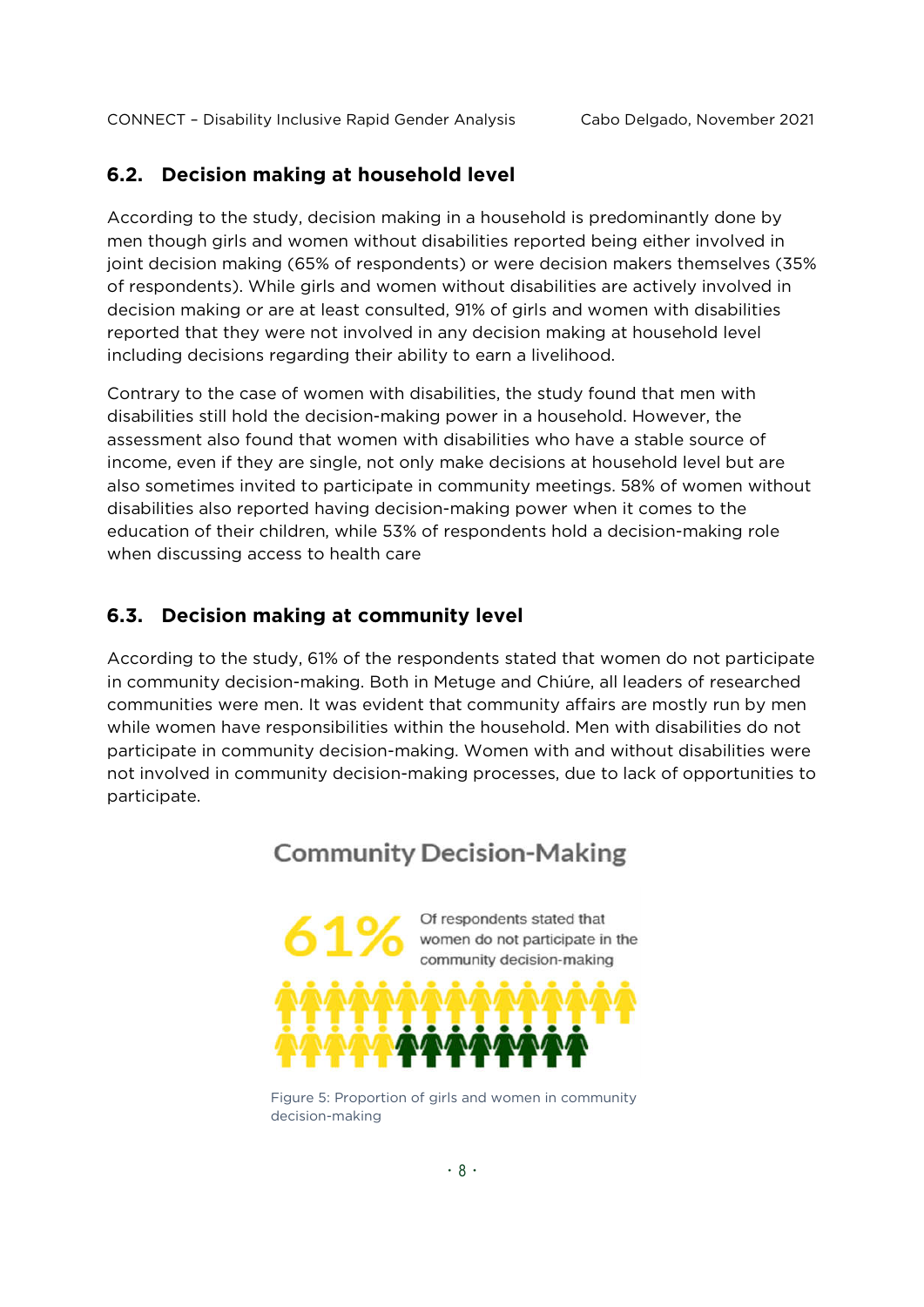According to the study, girls and women do not speak or voice their opinion when in the midst of boys and men mostly in community meetings or gatherings. Nevertheless, it was found out that elderly women, women with some source of income, and women from influential households such as community leaders or secretaries wives, daughters or in-laws have space to voice opinions and influence some community decisions. They influence community decisions, but the ultimate decisions are taken by the men.

According to the study, 61% of respondents stated that women with and without disabilities and men with disabilities do not participate in community decisionmaking. Women cited a lack of opportunity to participate as their main barrier to participation. According to the study, girls and women do not speak or voice their opinion when in the presence of boys and men in community meetings or gatherings. Though final decisions are always taken by men, it was nevertheless found that elderly women, women with some source of income, and women from influential households (community leaders, wives, daughters or in-laws of influential figures in the community) have space to voice their opinions and influence community decisions

#### **6.4. Resource control at family level**

The study showed that men without disabilities control most family resources in their household and decide how, when and by whom those resources should be spent. This includes decisions on minimum meal frequency and deciding who should eat first. Select women without disabilities stated that they are involved in the control of family resources, mostly concerning food, with active involvement of their spouse or partner, while people with disabilities, especially women and girls, reported being hardly involved in controlling or making decisions regarding family resources.

> The men in this community control everything even the distribution of the chicken parts after cooking, they assign almost the entire chicken to themselves and leave chicken soup to children and women.

*FGD male participant in Metuge*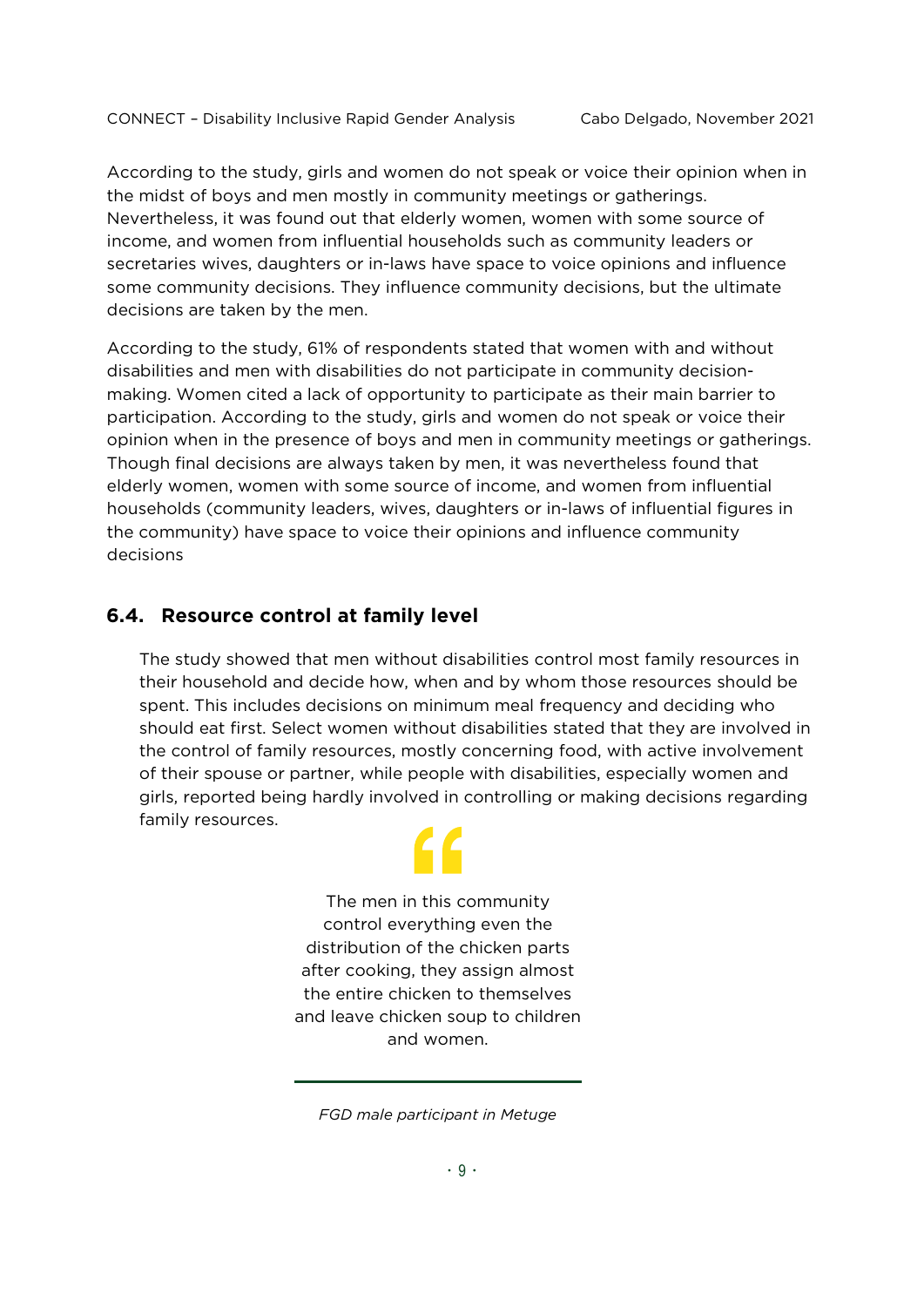#### **6.5. Division of Labour at Home**

83% of respondents with disabilities stated that they are not involved in household chores like collecting water and firewood due to their disability, while 4% said that they are partially involved and 13% reported being totally involved. Girls and women without disabilities reported that they wake up very early in the morning to walk for several kilometers to get to the nearest waterpoint where they spend a lot of time queuing before they are able to get water. The water points are far away and not accessible to girls and women with disabilities. The study noted that there is general lack of awareness and information regarding the rights of persons with disabilities as enshrined in the United Nations Convention on the Rights of Persons with Disabilities (UNCRPD).

Some types of disabilities like visual impairments, physical, and intellectual disabilities acted as barriers to performing certain chores like cooking and food preparation. Nevertheless, some persons with disabilities stated that they cook for their family members. One example is Rosa, with total visual impairment she recently arrived in 25 de Junho IDP Centre and was living alone and reported that she does all her household chores alone.



Figure 6: HH interview at 25 de Junho IDP Centre

Men with and without disabilities reported that they are neither involved in household chores nor livelihood activities. They reported that most of their time is spent conversing with friends, playing and sleeping. Their daily activity clock diagrams drawn during the FGDs did not have many activities and were almost empty. Those who do not practice any income-generating activity, spend the day playing a local game called Ludo. They reported that they cannot help their wives with household chores as it is a woman's responsibility and it is against their norms. Some reported that even if they want to do so, they are afraid that they will be laughed at. Girls and women, mostly without disabilities, reported that their daily activity clock was packed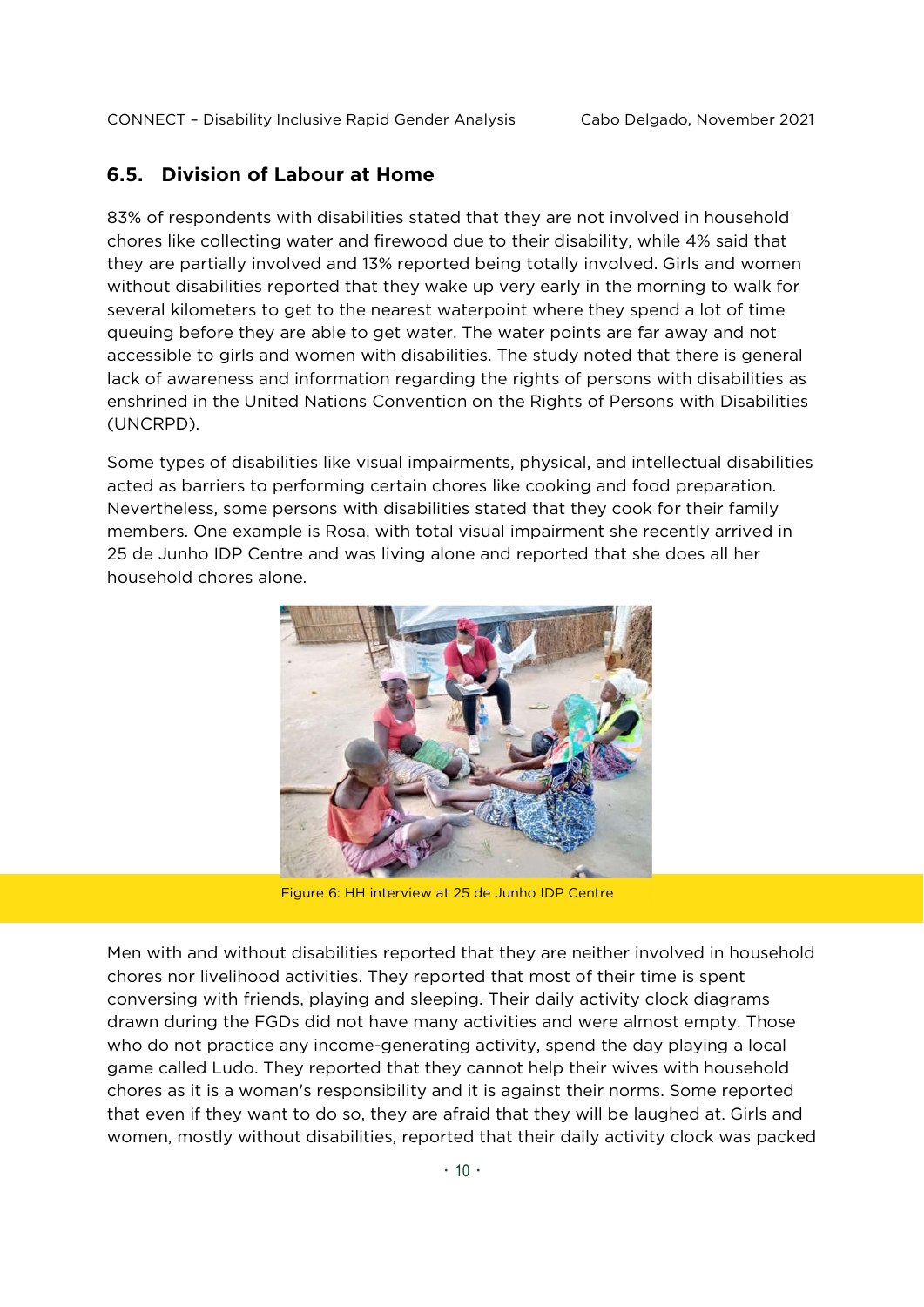with chores from as early as five in the morning until late at night. Girls and women without disabilities reported that they fetch water and firewood, look for food and cook for the family, wash the dishes, go to the market, take care of the children and do some work to get money for sustenance. According to the study, the crisis greatly altered the way of life for conflict-affected girls and boys, women and men alike including those with disabilities. For example, boys and men's daily work drastically reduced as demonstrated by the daily activity clock yet for girls and women it significantly increased.

> " Some people will call you a coward "matreca" if you are seen doing households chores.

> > *FGD participants in 25 de Junho*

#### **6.6. Food Distribution**

Men without disabilities reported that they have a few livelihood options to get food like exchanging different food types, selling food rations to buy other food, hunt, work for host families or fish. Women without disabilities stated that they exchange food with the host communities to ensure diet diversity, while some families are unable to feed themselves altogether. These families informed us that they rely on petitions from their neighbors and other community members, beg or provide services to the host communities in exchange for food. According to the study, most respondents irrespective of gender or disability relied exclusively on humanitarian assistance, though few respondents, mostly girls and women with and without disabilities, reported being forced into transactional sex, commercial sex and premature marriages to get food. Moreover, some girls and women with and without disabilities were forced to advance sexual favors to community leaders to ensure that their names were on the food distribution list. No complaint mechanism we found in all the five IDP camps research. It was also evident that most of the girls and women with and without disabilities did not have information and knowledge in terms of reporting channels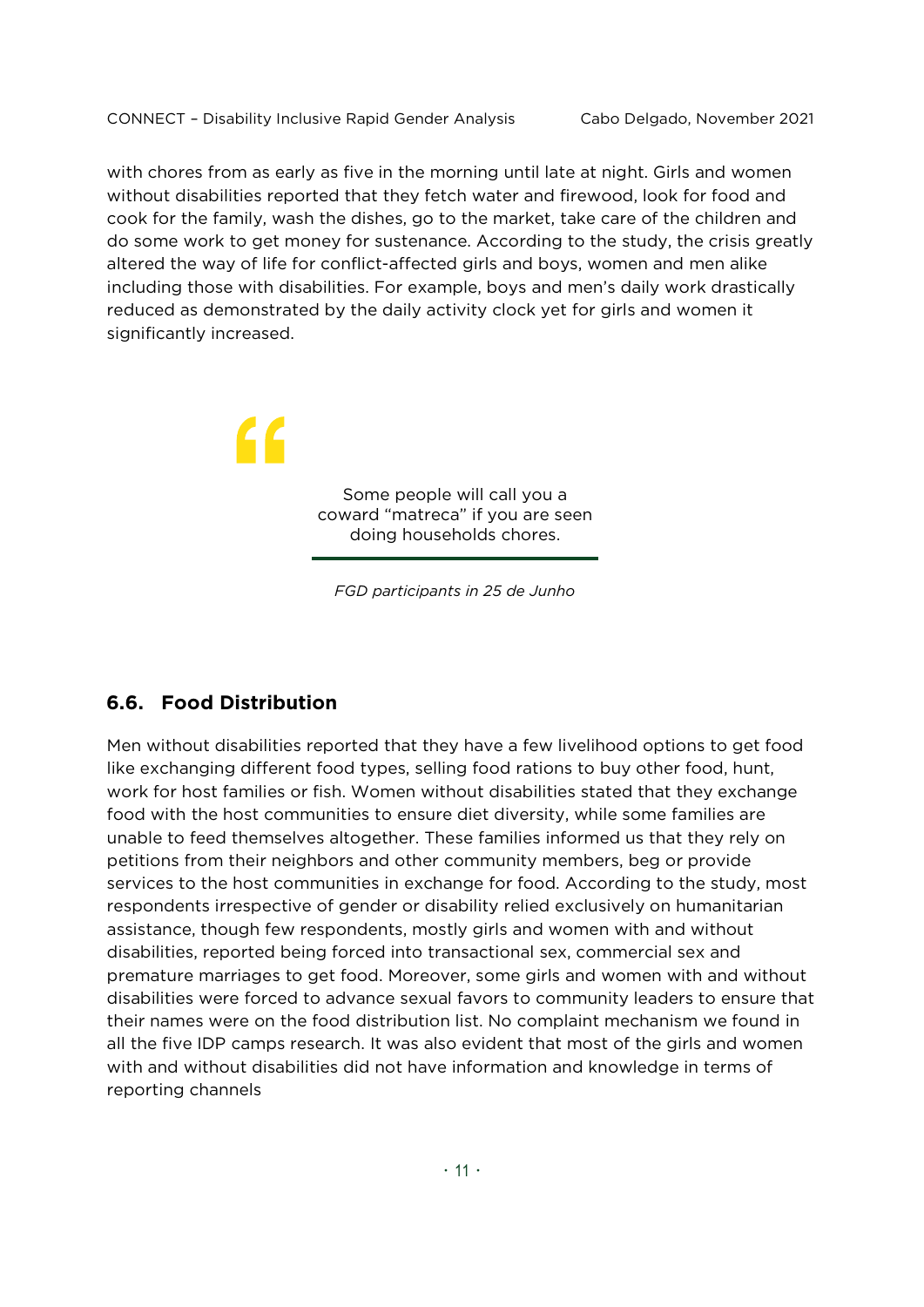People with disabilities, mostly women including women heading households, reported that it was too difficult or near impossible to receive food rations since the food distribution list was not gender sensitive and inclusive to take the priorities of people with disabilities as well as children under five into account. According to the study, the food distribution list was reported to not be developed in a transparent and participatory process with involvement from the affected populations. The study noted that community leaders are responsible for the identification and registration of beneficiaries. They decided who should and should not be on the beneficiary list. Aid agencies use the list generated by the community leaders. To this end, some community leaders were accused of using food to coerce girls and women into sexual favors or divert the food aid to their family members who were not directly affected by the conflict. According to the study, 31%, 56%, and 13% of the respondents reported that they have one, two and three meals per day respectively.

The affected population including girls and women, men, and boys with and without disabilities reported that they wish to have initiatives and means to produce or acquire their own food instead of relying on food rations. Some of the FGD participants reported that their livelihoods were fishing and that they would like to be supported to start fishing cooperatives. Some girls and women said that they would like to have land to practise farming and horticulture to produce vegetables for consumption and sale.

"As we moved to the next household for the next interview, we saw a multitude of young and old men and women, boys and girls under a big tree. As we approached, a heavy wind shook the tree and the people started pushing and shoving. As we paid close attention, we discovered that they were scrambling to pick the fallen mangoes that were difficult to fetch. For some children who were lucky to get one, it was the first meal."

*Gloria Triguero, enumerator*

#### **6.7. Food Security**

According to the study, one of the most immediate problems caused by the armed conflict is food insecurity. Prior to the attacks, people used to produce their own food and did not experience chronic food shortages. The conflict negatively impacted food production and productivity. The internally displaced people reported that as the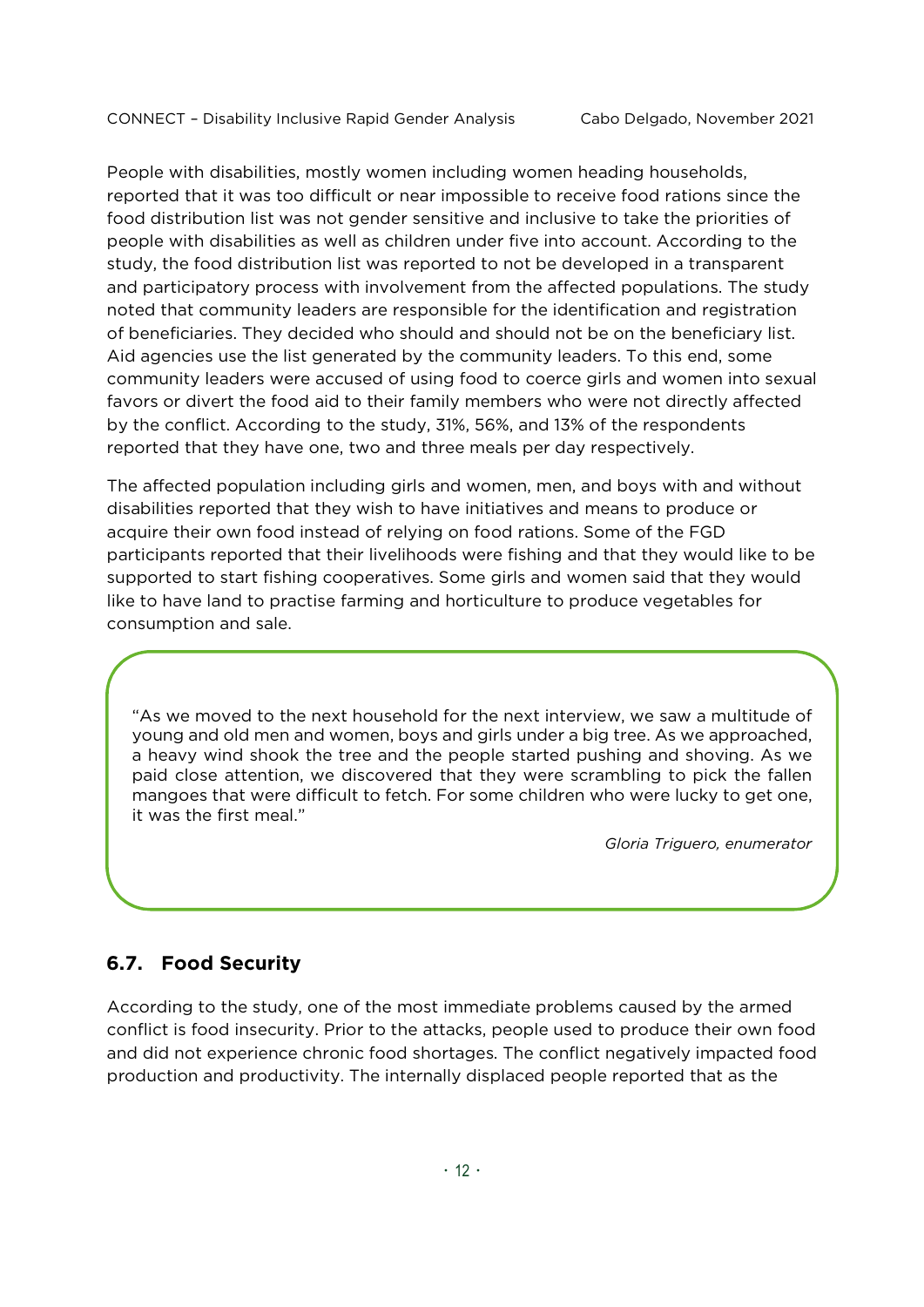fighting continued, the population fled, abandoning their fields and their homesteads<sup>3</sup> (Feijao, 2021). NGOs and agencies involved in food distribution could not cope with the increasing food demand and because of the food insecurity situation some agencies had to reduce the food rations by half, which then caused a reduction in meal frequency. During the field work, the research team learned that apart from reducing the rations, organizations involved in food distribution reduced the frequency of food distribution from every month to every two months. The study participants reported that they receive 25 kg of rice, 10 kg of peas and 5 liters of cooking oil per household. According to the study, it was noted that the quantity and quality of the food distributed did not take household size into consideration and was not enough to secure food and nutrition security to the displaced people in the surveyed camps. Situational reports from the humanitarian organizations involved in food distribution warned of the risk of having to reduce rations or even halt food assistance to displaced people in December altogether if no additional funds were received. With families completely reliant on humanitarian support, a break in food assistance has the potential to set the crisis spiraling out of control (2021, p. World Food Programme).

Barter trade system was found to be a frequent coping mechanism used in the IDP camps4. According to the study, less than 30 % of respondents reported that they were involved in the barter trade as a coping strategy. They traded rice, peas and cooking oil with maize meal, dried fish, groundnuts with host communities and shop owners.

"

We do not enjoy receiving the same type of food every time. We are tired of eating the same type of food every day. We wish the government could help us with financial means so that we could produce our own food.

*Male FGD participants in Metuge*

-

<sup>3</sup> João Feijó | The Role of Women in the Conflict in Cabo Delgado: Understanding Vicious Cycles of Violence

<sup>4</sup> This system of exchange in which participants in a transaction directly exchange goods or services for other goods or services without using a medium of exchange, such as money.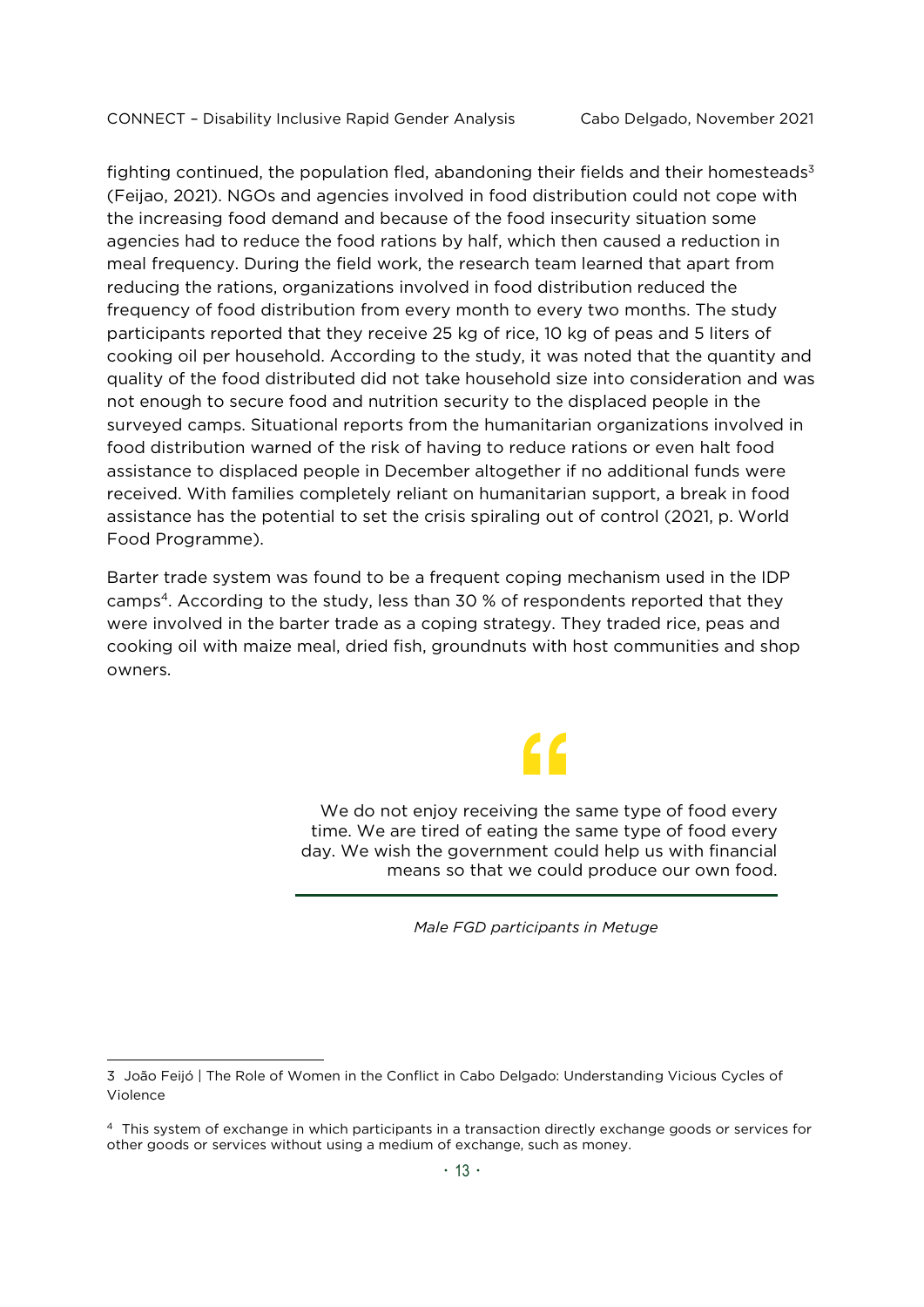#### **6.8. Nutrition**

According to UN data, key drivers of the food and nutrition insecurity are the armed conflict in Cabo Delgado, erratic rainfall, the impact of COVID-19, climate change and poor access to agricultural inputs and inadequate agricultural extension services. The respondents reported that their acute food intake was low. They did not have a diverse diet resulting their children under-five years old appeared malnourished and stunting. According to the study, 60% of the respondents, mostly women with disabilities and pregnant and lactating mothers, reported not having other options to access enough food or to diversify their diet.

The study found several contributing factors, namely the lack of access to adequate quantities of food and food varieties as recommended by the WHO and MoH, poor nutritional practices and behavior in terms of food preparation and other sanitary and hygienic practices. For example, latrines were constructed very close to their tents resulting in meals flooded by big flies resulting in a risk health hazard.

#### **6.9. Psychosocial Support and Mental Health**

According to the study, 50% of the respondents stated that they still have vivid and fresh memories of witnessing their family members be abducted or killed by the insurgents. Over half of the women respondents reported that their husbands were killed while children were often separated from families during the attack and while fleeing the violence. According to the study, 15% of the respondents reported having acquired a disability when they fled because of the conflict. The study found that in Metuge and Chiúre there are no safe spaces for girls and women that provide inclusive, accessible and survivor centered PSS, nor are there accessible child friendly spaces. In the 25 de Junho IDP Camp, hordes of children were seen roaming around without supervision.



*Figure 7: Families number of meals per day*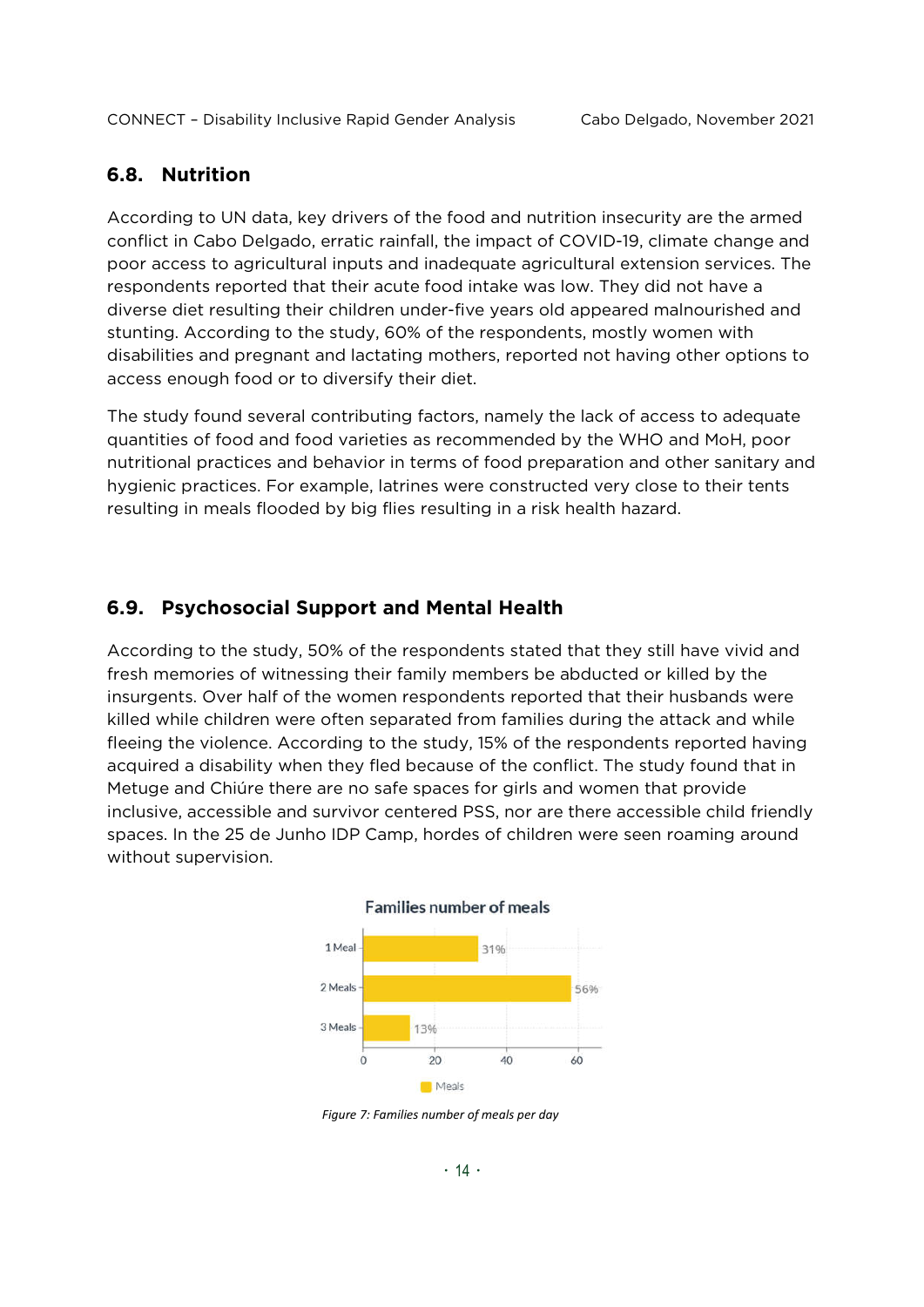The research found that only a handful of NGOs responding to the crisis were providing PSS or mental health services.

The study showed that the absence of PSS and mental health services to conflictaffected girls and women with and without disabilities leads to depression. Poor attendance and demand kick-backs in the form of money like illicit charges/bribes against the conflict-affected population mostly girls and women with and without disabilities by some health professionals were among the reasons for low demand for services at health posts or facilities. Conflict-affected girls and women with and without disabilities reported that they were excluded from accessing Sexual and Reproductive Health Services (SRHS) including PSS and mental health services.

I cannot sleep. Every time I think how my husband was brutally killed before my eyes, I get hallucinations of the crying voices in the forest of my dead husband.

*Female respondents in Metuge*

There is also a de-prioritization of PSS and mental health services. The research noted that many NGOs were providing services like food, shelter, water, sanitation, and hygiene (WASH). Yet, the physical and psychological scars and trauma will live forever for most of the displaced people if not addressed. Addressing the horrific incidents, providing justice for gross violations of human rights and providing space and expertise to help heal and treat the pain and suffering experienced by people affected by conflict, especially girls and women with disabilities, is one of the most urgent and greatest needs of girls and women with and without disabilities.

#### **6.10. Gender-Based Violence**

The study found that the conflict increased exposure of girls and women with and without disabilities to sexual and gender-based violence, sexual abuse and exploitation, increased premature marriages and the trafficking of women and girls. Like any other humanitarian crisis women and girls suffer two-fold, first from the conflict and secondly from discrimination and violence because of their gender identity. Both primary and secondary data highlighted the inadequacy of the government's response to the widespread sexual violence for those caught in the war (Watch, 2021), which is a clear demonstration of the impact of the crisis on girls and women. It is estimated that 600 girls and young women have been kidnapped by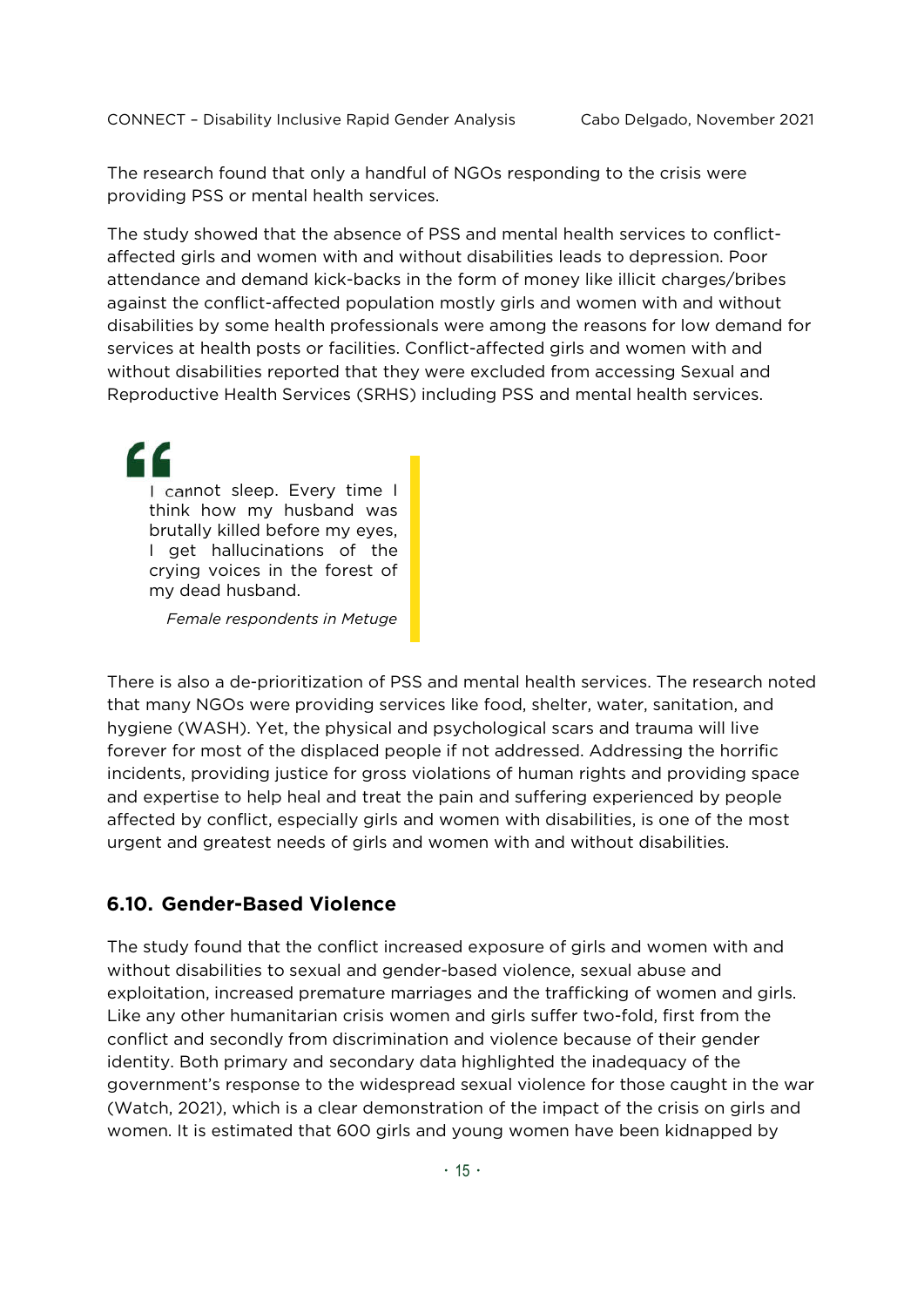insurgents since 2018. Drawing on secondary reports and extensive primary interviews, the report details a system in which insurgents target young women and girls to be abducted by the group and forced into marriages with insurgent fighters. Abductees who were not coerced into longer term relationships with fighters were often raped resulting in pregnancy. For those who could escape insurgent custody, their pregnancy became a source of major social stigma. . In addition to sexual abuse, women abducted by insurgents were also forced to work for them including cooking, cleaning, and doing agricultural tasks.

The study team observed that many girls as young as 13 years old were either pregnant, have a baby or are already in a marital union. It is estimated that more than half women respondents reported that they had either experienced or witnessed incidents of sexual and gender-based violence. The assessment found that some conflict-affected girls and women including some with disabilities had to exchange sexual favors as a survival strategy, for example to secure their names on beneficiary lists. Community leaders in the resettlement centers were allegedly accused of perpetuating this practice. Premature unions and sexual abuse and exploitation are common forms of gender-based violence practiced in Cabo Delgado because of the conflict.

Anita Zeca, 39, and Filip Pedro, 48, are married and used to live in Palma. "We fled at the peak of the attacks in November 2020 with our 2 daughters, 21 years old and 19 years old and our 3-year-old granddaughter. Our eldest daughter Anela 21 who has with multiple disabilities including intellectual disability and epilepsy, was sexually abused by a community leader, inside our house. Months later we moved here in Metuge, once again, the deputy head of the locality raped her for the second time when we had gone to the neighboring house to watch television. Anela´s father discovered the incident when he returned home and found the deputy community leader in the very act. No survivor GBV support has been provided to Anela and no legal action has been taken against the two perpetrators.

#### **6.11. Representation and Participation of People with Disabilities**

According to the study, more than 90 % of respondents, mostly people with disabilities or their family members, reported that they do not have agency, representation, or participation in communal affairs. The researchers found in both districts that some people with disabilities were chained, locked up or hidden. It was further observed that persons with disabilities are hardly visible and they do not participate in any activities. The research methodology of using games, songs, and dances as well as exercises prior to the interview was empowering for most of the people with disabilities.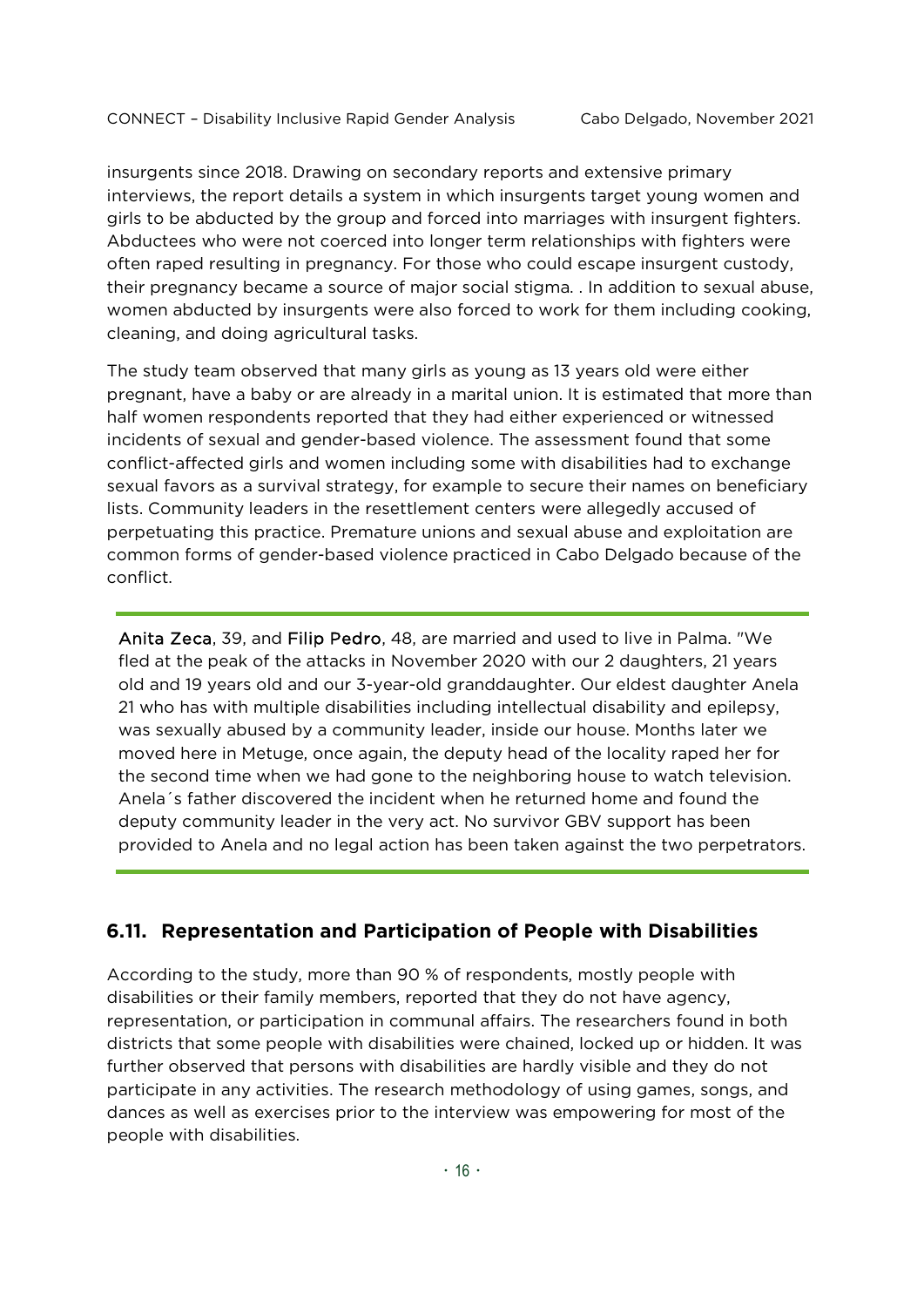

Rita, a 5-year-old girl, was born with multiple disabilities. She didn't speak, didn't sit, didn't walk and despite many attempts in the hospital to help her get better, nothing had any effect. Traditional medicine was also used without any improvement. For 3 years, her grandmother massaged her whole body with hot water, did physiotherapy on Rita to stimulate her body, used the keys of a padlock to stimulate speech and after 3 years with the care of her grandmother, Rita gained strength in her feet and body. Today, she sits, walks and talks thanks to the care and rehabilitation carried out by her grandmother who was supported with local material that helped her to improve. For more on this please visit "[Rita rehabilitation miracle](https://tinyurl.com/GCR-RitaRehabMiracle)<sup>5</sup>".

#### **6.12. Disability Mainstreaming**

According to the study, more than 65% of persons with disabilities interviewed reported that they have not been visited by any organization or received any service at all. The study showed that more than 80% of girls and women with disabilities reported that they have not benefited from dignity kits or were even consulted on what services they want or where services should be installed. For the majority of respondents, the DIRGA was their first encounter. The study found that several organizations are not using the WGQs when identifying beneficiaries and that the

 <sup>5</sup> <https://tinyurl.com/GCR-RitaRehabMiracle>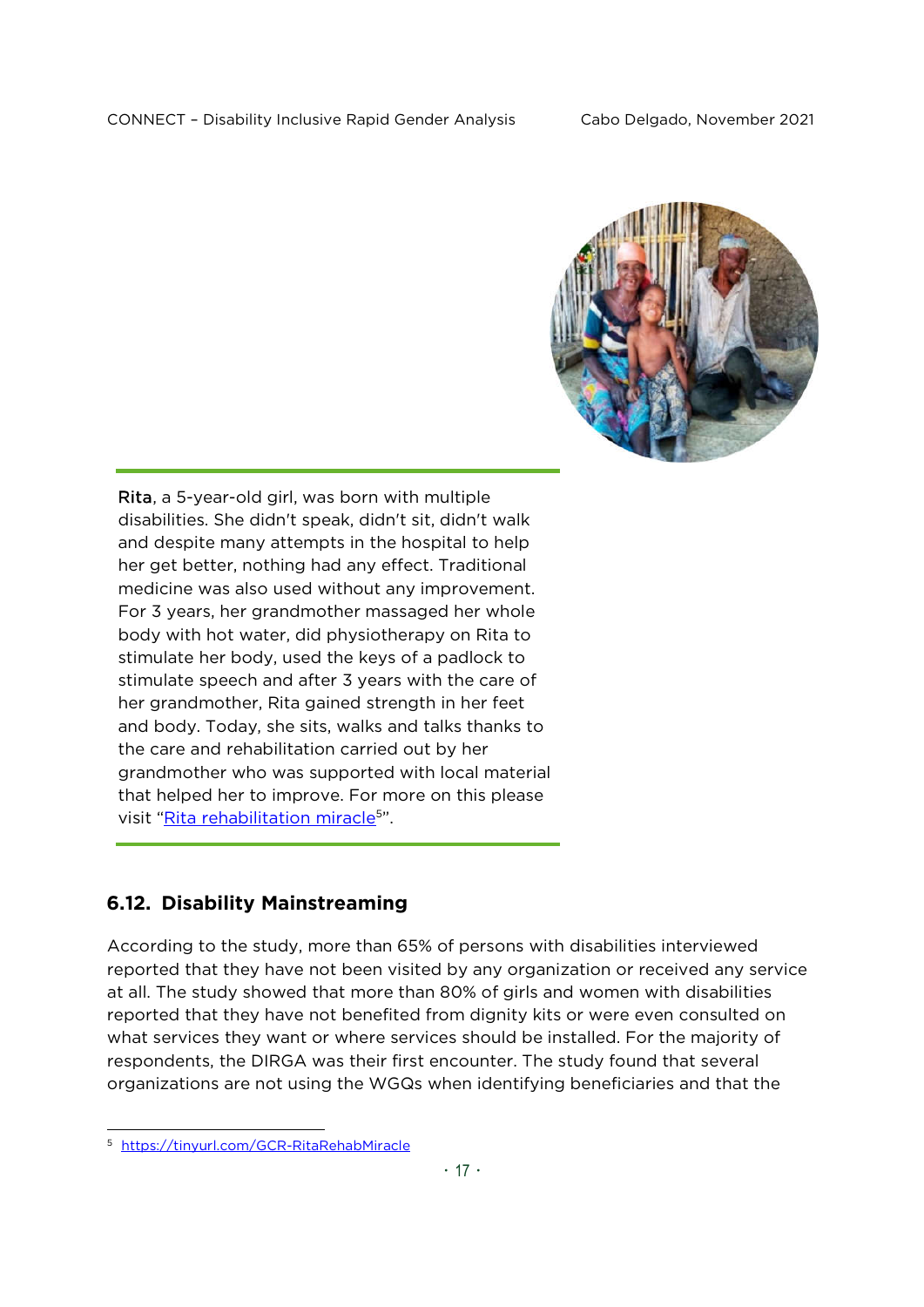identification of beneficiaries was typically done by community leaders. The government representative in Metuge reported that some organizations working in Metuge do not involve the government authorities resulting in poor targeting of the most vulnerable population in greatest need like girls and women with disabilities.

#### **6.13. Menstrual Hygiene Management**

In addition, the study noted that 57% of girls and women with disabilities reported that they preferred reusable sanitary pads while 43% stated that they preferred disposable sanitary ware. The provision of Menstrual Hygiene Management (MHM) services is very limited. Although agencies like UNFPA and partners provide such services, all female participants, mostly girls and women with disabilities interviewed, reported that they have not benefited from the dignity kit. As highlighted previously, such necessities are most likely to be forgotten or deprioritized, yet they are essential products. It was found that some girls with and without disabilities use inappropriate methods for their MHM when they are on their periods like rags and leaves for example.



## **7. Conclusion**

The crisis in Cabo Delgado has highlighted and intensified the ongoing gender-based violence towards women and girls especially those with disabilities. These systematic and persistent violations have been exacerbated by the acute food intake shortages and acute malnutrition affecting mostly children, pregnant and lactating mothers as well as people with disabilities. Since 2017 when the crisis started, food production decreased as almost a million people were displaced thereby halting most of the agricultural and food production activities. The affected communities reported that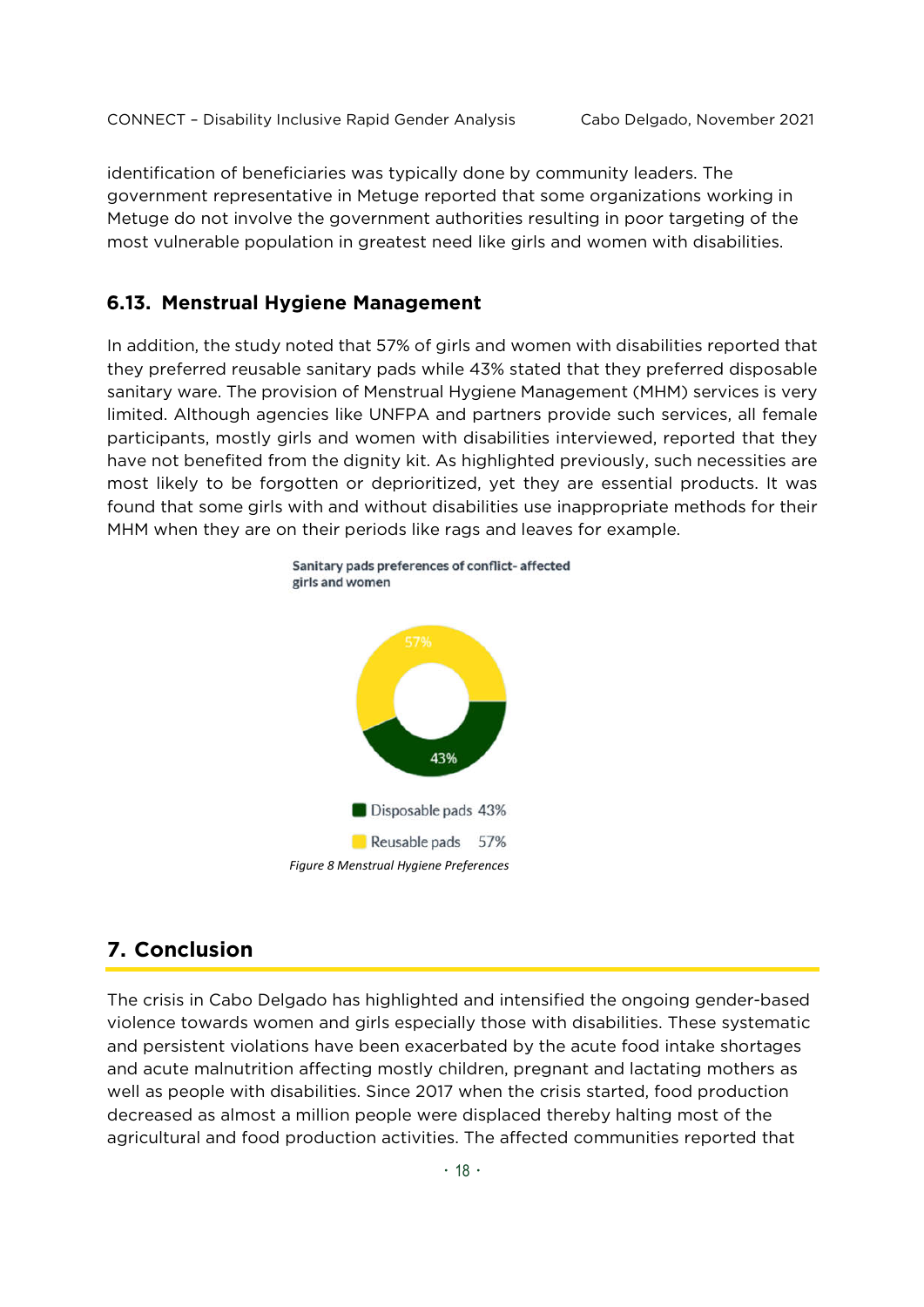they had to abandon their fields out of fear for their lives. As the conflict intensified, they had to leave everything behind including their harvest. When they fled the conflict zone, women and men with disabilities reported that it was too difficult and challenging to take or carry any assets due to their disabilities leaving them with little to start over with after finding refuge elsewhere.

The study shows overwhelmingly high numbers of girls and women with and without disabilities who have experienced ongoing systematic sexual violation and abuse before, during and after fleeing the conflict zone. It was reported that sexual violence was perpetrated not only by traffickers and insurgents but also by government uniformed security services like soldiers and police. Many women and girls with and without disabilities had to exchange sex for transport fees, especially those who travelled by sea to get refuge. Narratives of uniformed security services that also sexual abused girls and women have been reported in both Metuge and Chiúre IDP camps. In addition to sexual violence, many reported that they suffer from vivid memories of their loved ones being killed, abducted or beheaded by the insurgents. The psychological scars that the crisis has had on conflict-affected people in Cabo Delgado require prioritization of PSS and comprehensive mental health services. GBV service provision is almost nonexistent and rehabilitation services need to be intensified to respond to the urgent needs of people with disabilities that have been displaced by the conflict, especially girls and women with disabilities. There is an urgent need to empower and support girls and women with disabilities to know, demand and exercise their rights while also ensuring that humanitarian actors in Cabo Delgado prioritize the provision of humanitarian assistance to persons with disabilities including girls and women with disabilities.

#### **8. Recommendations**

#### **8.1. Food Security and Nutrition**

- Make ongoing food distribution accessible to all internally displaced people including people with disabilities.
- Ensure that feedback and oversight mechanisms are in place to track food distribution such as who is responsible, how are they held accountable, who supervises them while at the same time safeguarding girls and women with and without disabilities from sexual abuse and exploitation.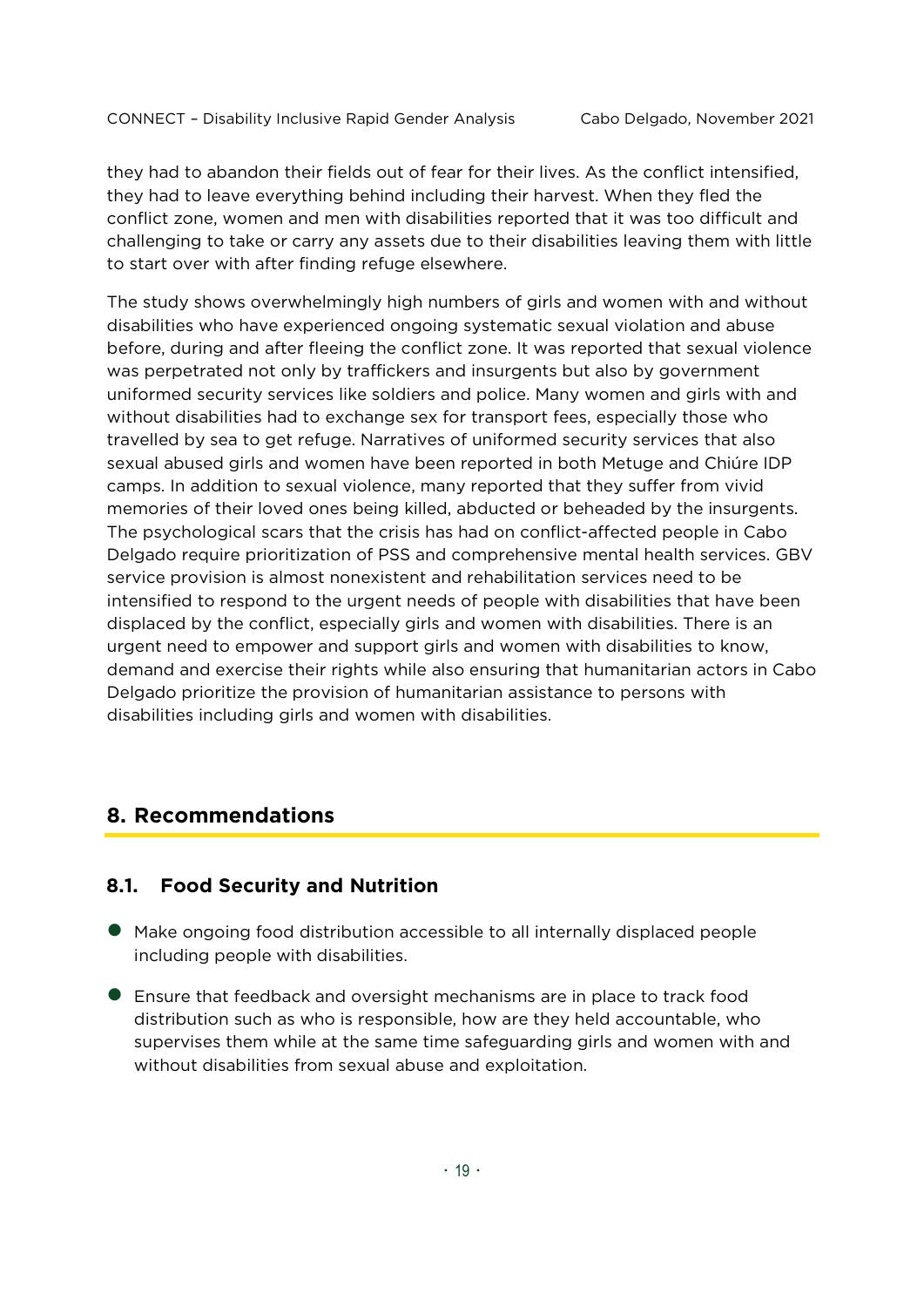- **•** Provide vegetable seeds and other inputs as well as nutrition, counselling and education to girls and women with and without disabilities on how to prepare nutritious food using locally available resources.
- Where possible provide supplementary food rations to most vulnerable groups like girls and women with disabilities, pregnant and breastfeeding women.

#### **8.2. Psychosocial Support and Mental Health**

- **•** Promote continuous MHPSS especially for girls and women with disabilities and their families who have not yet overcome the traumatic experiences of the conflict.
- **•** Promote meetings with other I/NGOs working on MHPSS and share information on the project CONNECT and develop synergies to ensure that conflict -affected people with disabilities, especially girls and women, receive a comprehensive MHPSS package based on the WHO and MoH guidelines.

#### **8.3. Gender Equality and Sexual and Gender-Based Violence**

- **•** Promote the participation of conflict-affected men and boys with and without disabilities in domestic chores, addressing their importance in removing persistent harmful social norms that oppress girls and women with and without disabilities.
- Disseminate to all groups, especially girls and women with disabilities, the knowledge of the law to prevent and combat early marriages, gender-based violence, sexual abuse and exploitation, and promote the installation and operation of reporting and support mechanisms for cases of early marriage and early pregnancies, in collaboration with local government structures and the UN system using LFC 116 and Linha Verde 1458.
- Work collaboratively with other I/NGOs and UN agencies addressing GBV in Cabo Delgado to facilitate GBV case management especially for conflict-affected girls and women with disabilities.

#### **8.4. Advocacy and Participation of People with Disabilities**

- Develop collaboration and coordination with OPDs and build on their experience and expertise to increase awareness on the human rights of people with disabilities and to give voice and agency to girls and women with disabilities to be able to demand and exercise their rights as enshrined in the UNCRPD.
- Promote livelihood or economic empowerment activities for girls and women, men, and boys with and without disabilities in resettlement centers including their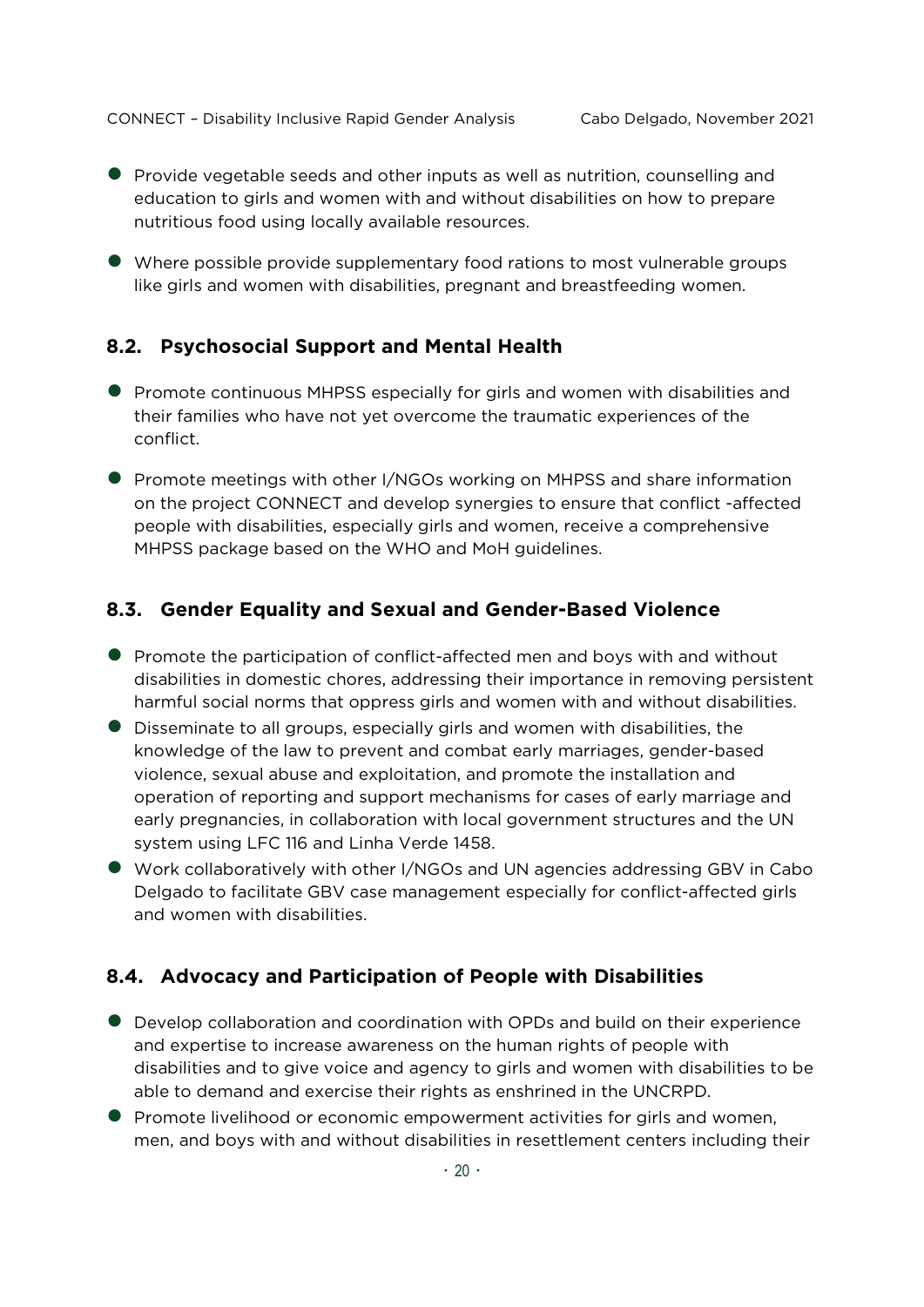involvement in the planning and designing of interventions and in decision-making and leadership for their empowerment and greater contribution to the socioeconomic life of their families and community at large.

#### **8.5. Humanitarian Response**

- **•** Promote Accountability to Affected People (AAP) principles of people with disabilities especially conflict-affected girls and women with disabilities. It is their right, not a favour, to receive humanitarian aid.
- Those entrusted to do this work need to refrain from sexual abuse and exploitation or gender-based violence including uniformed services.
- Donors and the UN system need to demand that all I/NGOs responding to the conflict in Cabo Delgado report data disaggregated by sex, age, and disability.

#### **9. Lessons Learnt**

- The situation of conflict-affected persons with disabilities especially girls and women in Cabo Delgado requires tailored targeted mechanisms and prioritization in the provision of humanitarian assistance from several key dimensions like human rights, gender equality, and inclusion.
- Organizations responding to the humanitarian situation in Cabo Delgado need to have a human rights, gender, and disability lens in the delivery of the humanitarian assistance. This requires effective and genuine consultation with and involvement of people with disabilities, especially girls and women, to ensure that they have equal opportunity to benefit from aid delivery and that aid provided is relevant and useful based on their needs and priorities.
- Persons with disabilities, especially girls and women with disabilities are rarely included in the response despite the UN principle of Leaving No One Behind and Do No Harm.
- Mainstreaming gender and disability and helping humanitarian responders to understand the intersectionality between the two dimensions is likely to improve the quality of humanitarian response in Cabo Delgado and ensure Value for Money.
- Humanitarian frontline responders on the ground in Cabo Delgado are well positioned to contribute to the prevention of and response towards sexual exploitation and abuse. Equipping them with information, skills, and tools on disability disaggregated GBV Case Management is likely to yield good results and better outcomes.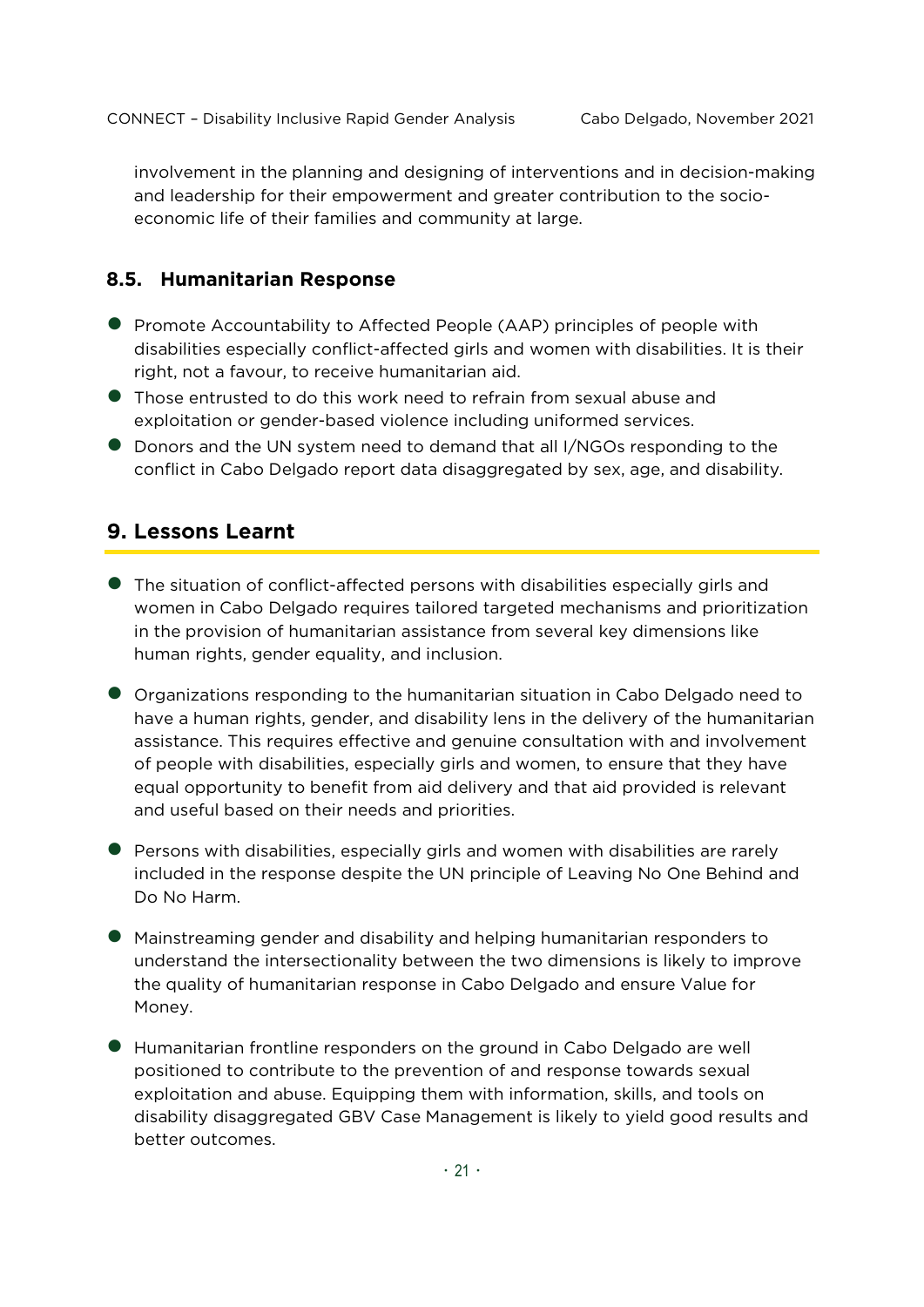- Working to address gender norms and gender transformation is critical to ensure that both men and women, boys and girls affected by the conflict benefit from humanitarian assistance. If humanitarian responders are not gender sensitive, the likelihood that humanitarian aid will increase gender inequality is great. Investing and equipping them with knowledge on gender transformation is likely to bring a long-lasting solution for the empowerment of girls and women.
- There is a need to ensure that the localization agenda is accelerated and that efforts are dedicated to empowering and building the capacities of local actors, UNOCHA and other INGOs to ensure timely, equitable and inclusive responses in future disasters.